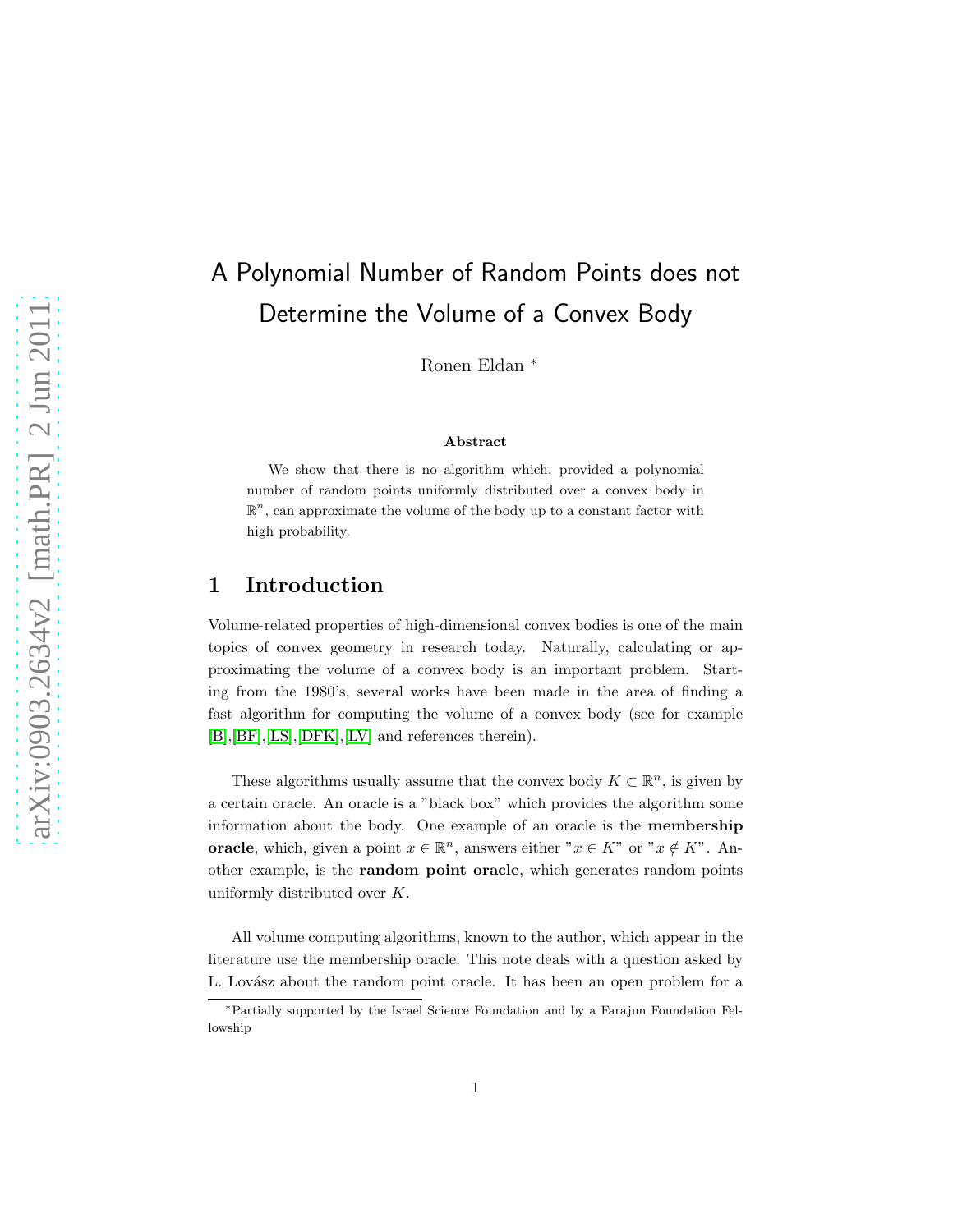while whether or not it is possible to find a fast algorithm which computes the volume of K provided access to the random point oracle  $([GR], [LO])$  $([GR], [LO])$  $([GR], [LO])$ .

We answer this question negatively. In order to formulate our main result, we begin with some definitions.

An algorithm which uses the random point oracle is a (possibly randomized) function whose input is a finite sequence of random points generated according to the uniform measure on  $K$  and whose output is number, which is presumed be an approximation for the volume of  $K$ . The complexity of the algorithm will be defined by the length of the sequence of random points. We are interested in the existence of algorithms with a complexity which depends polynomially on the dimension n.

We say that an algorithm is correct up to C with probability p, if for any  $K \subset$  $\mathbb{R}^n$ , given the sequence of random points from K, the output of the algorithm is between  $\frac{Vol(K)}{C}$  and  $CVol(K)$ , with probability at least p. We prove the following theorem:

**Theorem 1** There do not exist constants  $C, p, \kappa > 0$  such that for any dimension n, there exists an algorithm with complexity  $O(n^{\kappa})$  which is correct in estimating the volume of convex bodies in  $\mathbb{R}^n$  up to C with probability p.

It is important to emphasize that this result is not a result in complexity theory. In this note we show that a polynomial number of points actually does not contain enough information to estimate the volume, regardless of the number of calculations, and hence, it is of information-theoretical nature.

For convex geometers, the main point in this study may be the additional information on volume distribution in convex bodies it provides. We suggest the reader to look this result in view of the recent results concerning the distribution of mass in convex bodies. In particular, results regarding thin-shell concentration and the Central Limit Theorem for Convex bodies, proved in the general case by B. Klartag, show that essentially all of the mass of an isotropic convex body  $K$  is contained in a very thin-shell around the origin, and that almost all of the marginals are approximately gaussian. This may suggest that, in some way, all convex bodies, when neglecting a small portion of the mass, behave more or less the same as a Euclidean ball in many senses. Philosophically, one can also interpret these results as follows: provided a small number of points from a logarithmically-concave measure, one cannot distinguish it from a spherically symmetric measure. For definitions and results see [\[K\]](#page-20-4). One of the main stages of our proof is to show that one cannot distinguish between the uniform distri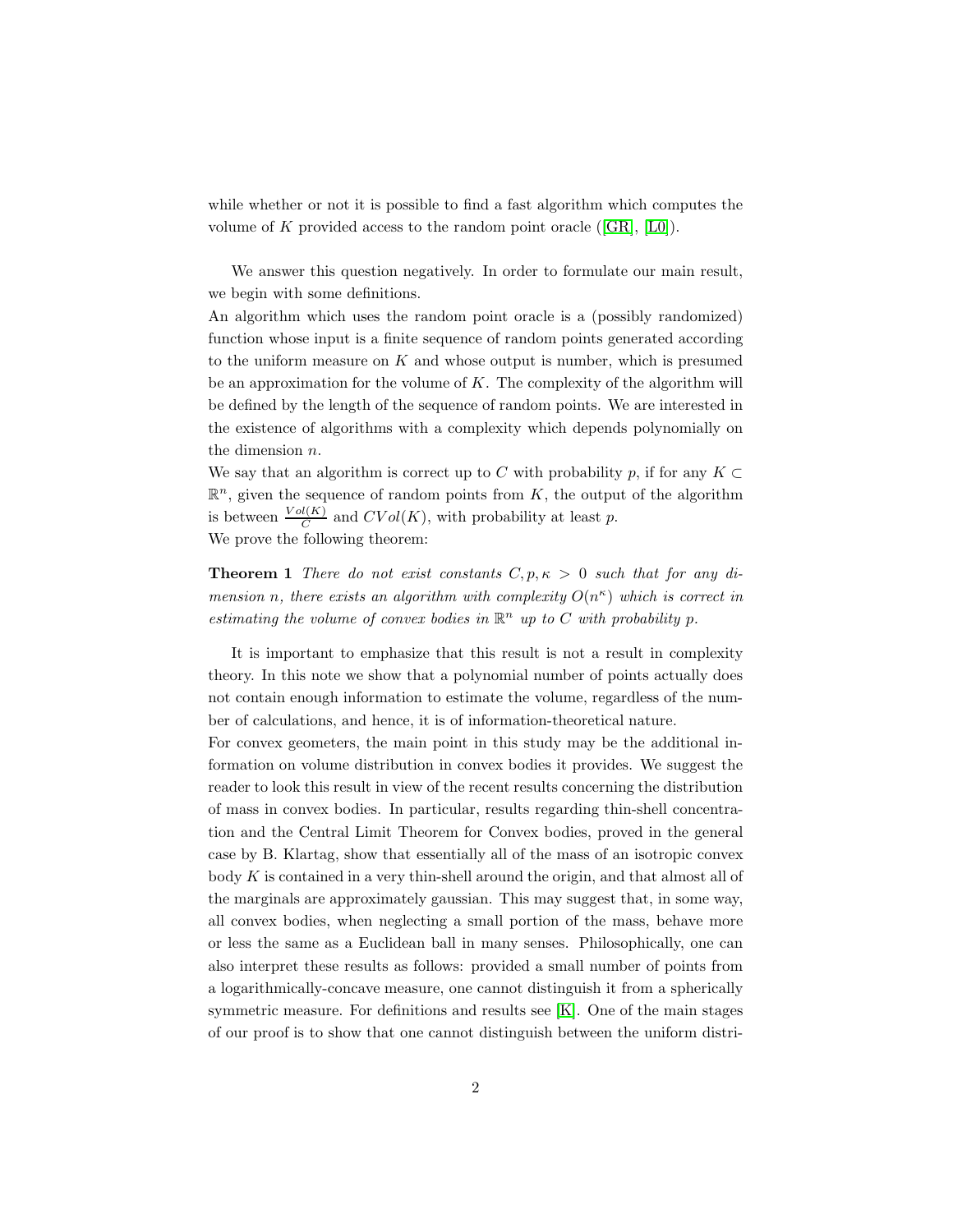bution over certain convex bodies, which are geometrically far from a Euclidean ball, and some spherically symmetric distribution, when the number of sample points is at most polynomially large.

<span id="page-2-0"></span>Here is a more quantitative formulation of what we prove:

**Theorem 2** There exists a constant  $\varepsilon > 0$  and a number  $N \in \mathbb{N}$  such that for all  $n > N$ , there does not exist an algorithm whose input is a sequence of length  $e^{n^{\varepsilon}}$  of points generated randomly according to the uniform measure in a convex body  $K \subset \mathbb{R}^n$ , which determines  $Vol(K)$  up to  $e^{n^{\varepsilon}}$  with probability more than  $e^{-n^{\varepsilon}}$  to be correct.

Remark. After showing that the volume of a convex body cannot be approximated, one may further ask: what about an algorithm that estimates the volume radius of a convex body, defined by  $VolRad(K) = Vol(K)^{\frac{1}{n}}$ ? A proof which shows that it is also impossible has to be far more delicate than our proof. For example, under the hyperplane conjecture, it is easy to estimate the volume radius of a convex body up to some  $C > 0$ .

One may also compare this result to the two following related results: in a recent result N.Goyal and L.Rademacher ([\[GR\]](#page-20-3)) show that in order to learn a convex body, one needs at least  $2^{c\sqrt{\frac{n}{\epsilon}}}$  random points. Learning a convex body rougly means finding a set having at most  $\varepsilon$  relative symmetric difference with the actual body (see [\[GR\]](#page-20-3)). Klivans, O'Donnel and Servedio ([\[KOS\]](#page-20-5)), show that any convex body can be agnostically learned with respect to the gaussian distribution using  $2^{O(\sqrt{n})}$  labelled gaussian samples.

The general idea of the proof is as follows. Let  ${K_{\alpha}}_{\alpha\in I_1}$  and  ${K_{\alpha}}_{\alpha\in I_2}$ be two families of convex bodies. For  $i = 1, 2$ , a probability measure  $\mu_i$  on the set of indices  $I_i$  induces a random construction of convex bodies, which in turn induces a probability measure  $P_i$  on the set of sequences of points in  $\mathbb{R}^n$ in the following simple way: first generate an index  $\alpha$  according to  $\mu_i$ , and then generate a sequence of N uniformly distributed random samples from  $K_{\alpha}$ .

In the proof we will define two distinct random constructions of convex bodies,  $K_i = (\lbrace K_\alpha \rbrace_{\alpha \in I_i}, \mu_i), \quad i = 1, 2$  such that:

1. For every  $\alpha_1 \in I_1$  and  $\alpha_2 \in I_2$ , the ratio between  $Vol(K_{\alpha_1})$  and  $Vol(K_{\alpha_2})$  is large.

2. If N is not too large, both distributions  $P_1, P_2$  are close in total variation distance to some distributions of samples in which the samples are independent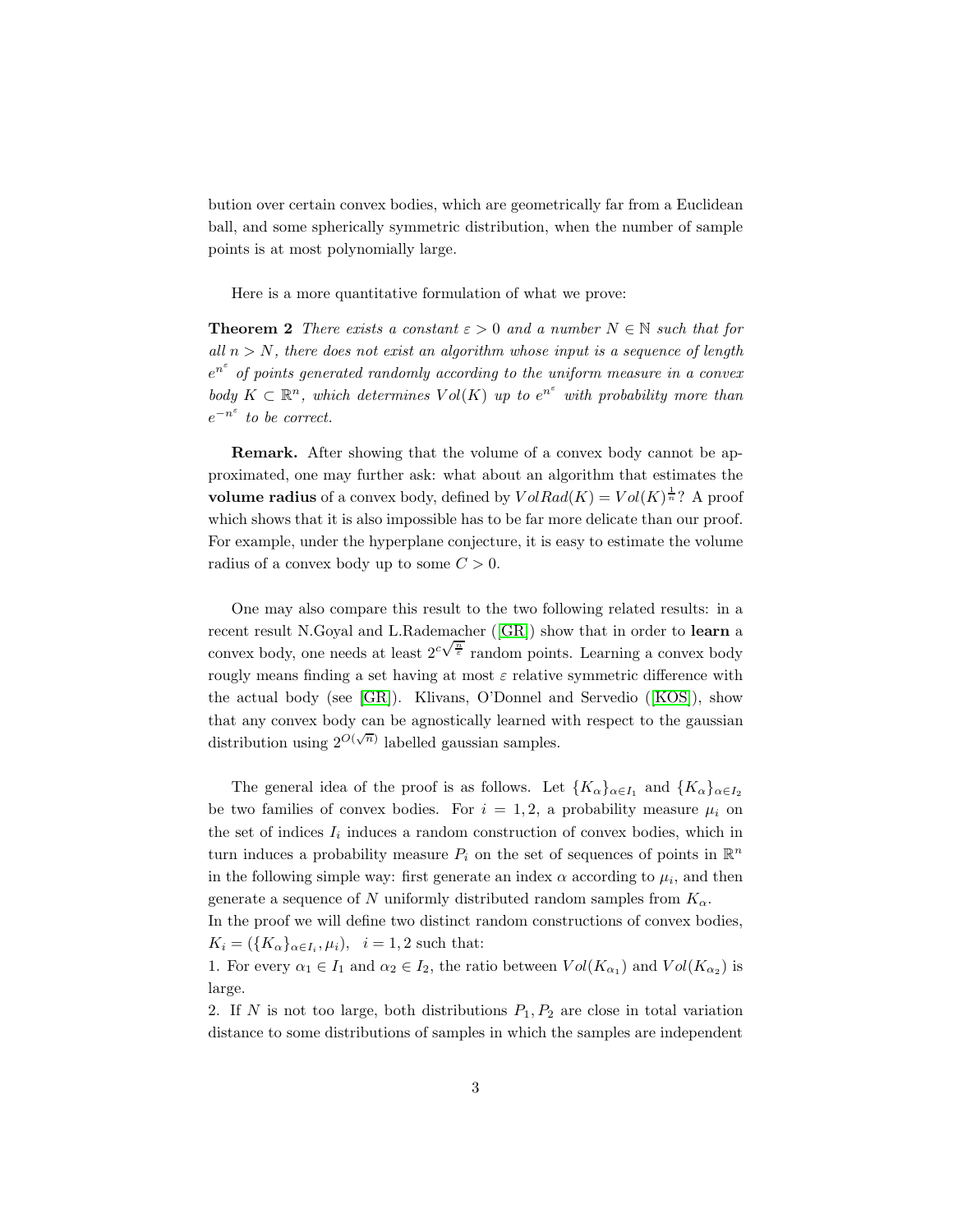and have a spherically symmetric law.

3. The radial profiles (hence the distribution of the Euclidean norm of a random sample) of typical random bodies  $K_1, K_2$  are very close to each other.

In other words, we will define two constructions of random convex bodies for which: 1. The typical volumes of the bodies they produce will be far from equal. 2. They will be both indistiguishable from spherically symmetric constructions for a polynomial number of samples. 3. The radial profiles they produce are indistiguishable from each other for a polynomial number of samples.

To go on with the proof, a simple application of Yao's lemma will help us assume that the algorithm is deterministic. A deterministic algorithm is actually a function  $F: \mathbb{R}^{n^{\kappa+1}} \to \mathbb{R}$  which takes a sequence of points and returns the volume of the body. If the total variation distance between the probabilities  $P_1$ and  $P_2$  defined above is small, then, there exists a set  $A \subset \mathbb{R}^{n^{\kappa+1}}$  which has a high probability with respect to both  $P_1$  and  $P_2$ . Obviously, for all  $x \in A$ ,  $F(x)$ is wrong in approximating the volume of at least one of the families.

In section 2, we will describe how we build these families of bodies,  ${K_{\alpha}}$ , using a random construction which starts from a Euclidean ball, to which deletions which cut out parts of it, generated by some Poisson process, are applied. Then, using elementary properties of the Poisson process and some concentration of measure properties of the ball, we will see that the correlation between different points in polynomially long sequence of random points generated uniformly from the body will be very weak (with respect to the generation of the body itself). Using this fact, we will only have to inspect the distribution of a single random point. The construction will have a spherically-symmetric nature, so the density of a single random point will only depend on its distance from the origin, and therefore we will only have to care about the distribution of the distance of a point from the origin in the generated bodies. The role of the following section, which is more technical but fairly delicate, will be to calibrate this construction so that these families have different volumes, yet, approximately the same distribution of distance from the origin.

Before we proceed to the proof, let us introduce some notation. In this note the number *n* will always denote a dimension. For an expression  $f(n)$  which depends on n, by  $f(n) = \mathbf{SE}(n)$  we mean: there exists some  $n_0 \in \mathbb{N}$  and  $\epsilon > 0$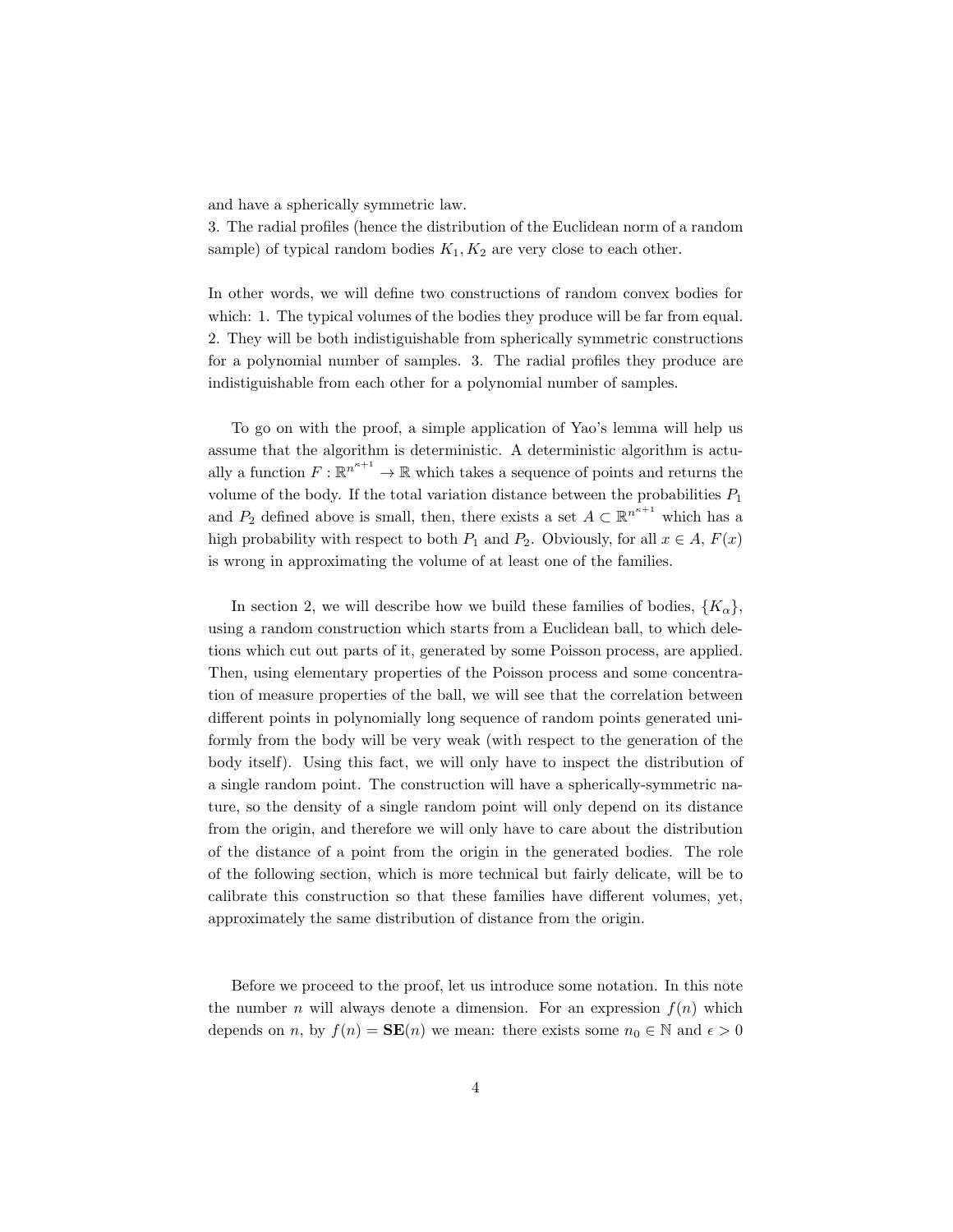such that for all  $n > n_0$ ,  $|f(n)| < e^{-n^{\epsilon}}$ . Also write  $f(n) = g(n)(1 + \mathbf{SE}(n))$  for  $\left|\frac{f(n)}{g(n)}-1\right| = \mathbf{SE}(n)$  and  $f(n) = g(n) + \mathbf{SE}(n)$  for  $|f(n) - g(n)| = \mathbf{SE}(n)$ . The  $\begin{cases} g(n) \\ \text{notation } f(n) \leq g(n) \text{ and } f(n) \geq g(n) \text{ will be interpreted as } f(n) < g(n) \text{ and } g(n) \leq g(n) \end{cases}$  $f(n) > g(n)$  for n large enough.

Moreover, we decide that  $N = N(n)$ , denotes the length of the sequence of random points. All throughout this note we assume that there exists a universal constant  $\varepsilon > 0$ , such that  $N(n) < e^{n^{\varepsilon}}$ .

Acknowledgements I am deeply grateful to my supervisor Prof. Boäz Klartag for very useful discussions and encouragement all along my work on the subject. I would also like to express my thanks to my supervisor, Prof Vitali Milman for introducing me to this question and encouraging me to work on it, to the referee for providing useful comments and insights, and to Prof Oded Regev for reviewing a preliminary version of the paper and providing numerous insightful comments and remarks.

## 2 The Deletion Process

In this section we will describe the construction of the random bodies which will later be used as counter-examples. Our goal, after describing the actual construction, will be to prove, using some simple properties of the Poisson distribution, a weak-correlation property between different points generated from the body.

Denote by  $D_n$  the n dimensional Euclidean ball of unit radius, centered at the origin, and by  $\omega_n$  its Lebesgue measure.

Recall that for two probability measures  $P_1, P_2$  on a set  $\Omega$ , the total variation distance between the two measures is defined by

$$
d_{TV}(P_1, P_2) = \sup_{A \subseteq \Omega} |P_1(A) - P_2(A)|
$$

One can easily check that if these measures are absolutely continuous with respect to some third measure  $Q$ , then it is also equal half the  $L_1(Q)$  distance between the two densities.

Define  $r_0 = n^{-\frac{1}{3}}$ , and

$$
T_0(\theta) = D_n \cap \{x; \langle x, \theta \rangle \le r_0\}.
$$

Let  $T$  be a function from the unit sphere to the set of convex bodies, such that for every  $\theta \in S^{n-1}$ ,  $T(\theta)$  satisfies  $T_0(\theta) \subseteq T(\theta) \subseteq D_n$ . (Recall that most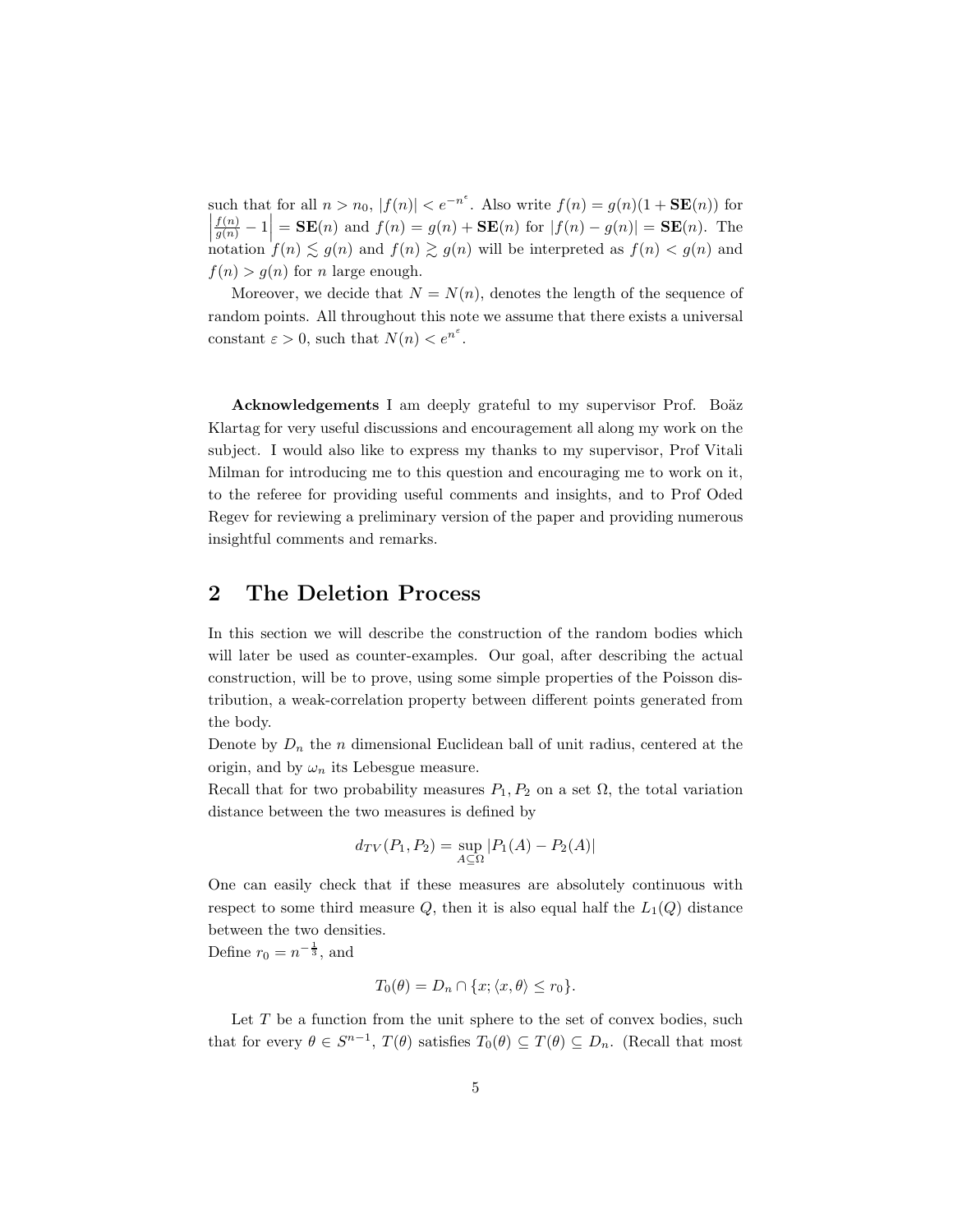of the mass of the Euclidean ball is contained in  $\{x_1 \in [-1, Cn^{-\frac{1}{2}}]\}$ . So  $T(\theta)$ contains almost all the mass of the Euclidean ball). Moreover let  $m > 0$ . We will now describe our construction of a random convex body,  $K_{T,m}$ . First, suppose that  $m \in \mathbb{N}$ . Let  $\Theta = (\theta_1, \theta_2, ..., \theta_m)$  be m independent random directions, distributed according to the uniform measure on  $S^{n-1}$ . We define  $K_{T,m}$  as,

$$
K_{T,m}=D_n\bigcap_i T(\theta_i).
$$

Finally, instead of taking a fixed  $m \in \mathbb{N}$ , we take  $\zeta$  to be a a Poisson random variable with expectation m, independent of the above. We can now define  $K_{T,\zeta}$ in the same manner.

Let us denote the probability measure on the set of convex bodies induced by the process described above by  $\mu$ . After generating the body  $K_{T,m}$ , which, from now on will be denoted just by  $K$  wherever there is no confusion caused, we consider the following probability space: let  $\Omega = (D_n)^N$  be the set of sequences of length N of points from  $D_n$ . Denote by  $\lambda$  the uniform probability measure on  $\Omega$ , and for a convex body K denote by  $\lambda_K$  the uniform probability measure on  $K^N = \prod_{1 \leq i \leq N} K \subseteq \Omega$ . Finally, define a probability measure  $P = P_{T,m}$  on  $\Omega$  as follows: for  $A \subseteq \Omega$ ,

$$
P(A) = \int \lambda_K(A) d\mu(K) = \int \frac{Vol(K^N \cap A)}{Vol(K^N)} d\mu(K)
$$

(The measure  $P$  describes the following process: first generate the random set  $K$  according to construction described above, and then generate  $N$  i.i.d random points, independent of the above, according to the uniform measure on  $K$ ). Moreover, for  $p = (x_1, ..., x_N) \in \Omega$ , define  $\pi_i(p) = x_i$ , the projections onto the i-th copy of the Euclidean ball.

It it easy to check that P is absolutely continuous with respect to  $\lambda$ . We define the following function on  $\Omega$ :

<span id="page-5-0"></span>
$$
f_{T,m}(p) = \mathbb{P}(p \in K_{T,m}^N) = \mathbb{P}(\forall 1 \le i \le N, \pi_i(p) \in K_{T,m}).
$$
\n(1)

As we will see later, the function f is related in a simple way to  $\frac{dP}{d\lambda}$ . Namely, we will have,

$$
\frac{dP}{d\lambda}(p) = (1 + \mathbf{SE}(n)) \frac{f(p)}{\int_{\Omega} f}
$$

for all p in some subset of  $\Omega$  with measure close to 1. For convenience, from now on  $f_{T,m}$  will be denoted by f.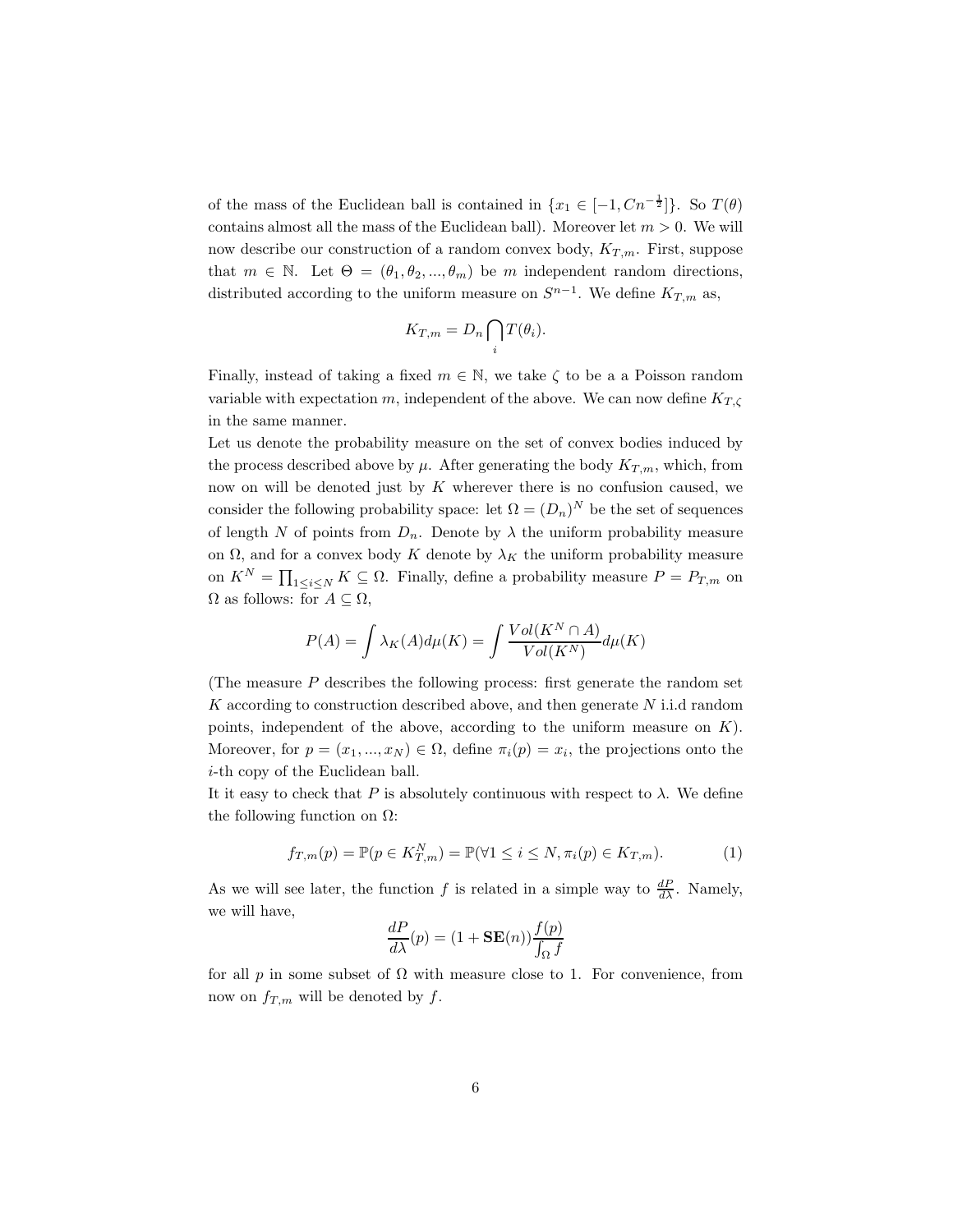We start with some simple geometric observations regarding  $\Omega$ . Denote by  $\sigma$  the rotation invariant probability measure on  $S^{n-1}$ . Define, for  $p \in \Omega$ ,  $1 \leq i \leq N$ ,

<span id="page-6-1"></span>
$$
A_i(p) = \{ \theta \in S^{n-1}; \pi_i(p) \notin T(\theta) \}
$$
 (2)

For  $1 \leq i, j \leq N$ , let  $F_{i,j} \subset \Omega_N$  be the event, defined by

$$
F_{i,j} = \left\{ p; \frac{\sigma(A_i(p) \cap A_j(p))}{\sigma(A_i(p))} < e^{-n^{0.1}} \right\} \tag{3}
$$

and let,

<span id="page-6-2"></span>
$$
F = \bigcap_{1 \le i \ne j \le N} F_{i,j} \tag{4}
$$

(which should be understood as "no two points are too close to each other", and, as we will see, will imply that points are weakly correlated). We start with the following simple lemma.

#### Lemma 3 Under the above notations:

(i)  $\lambda(F) = 1 + \mathbf{SE}(n)$ .

(ii) There exists some  $\varepsilon_0 > 0$  such that: if we assume that following condition holds,

<span id="page-6-0"></span>
$$
\mathbb{P}_{\mu}(Vol(K) < \omega_n e^{-n^{\varepsilon_0}}) < e^{-n^{\varepsilon_0}} \tag{5}
$$

(hence, the volume of K is typically not much smaller than the volume of  $D_n$ ). Then we have  $P(F) = 1 + \mathbf{SE}(n)$ .

### Proof:

(i) Let p be uniformly distributed in  $\Omega$ . Denote  $x_i = \pi_i(p)$ , so  $x_1, x_2$  are independent points uniformly distributed in  $D_n$ . Let us calculate  $\lambda(F_{1,2})$ . First, for a fixed  $\theta \in S^{n-1}$ , one has

$$
\mathbb{P}(x_1 \notin T(\theta)) \le \mathbb{P}(x_1 \notin T_0(\theta)) = \mathbb{P}(\{\langle x_1, \theta \rangle \ge r_0\})
$$

Recalling that  $r_0 = n^{-\frac{1}{3}} \gg n^{-\frac{1}{2}}$ , by elementary calculations regarding marginals of the Euclidean ball, one gets

$$
\mathbb{P}(x_1 \notin T(\theta)) \lesssim e^{-n^{0.2}}
$$

Now, fix  $x_2' \in D_n$ . Define  $A_i := A_i(p)$ . One has,

$$
\mathbb{E}(\sigma(A_1 \cap A_2)|x_2 = x_2') = \int_{A_2} \mathbb{P}(\theta \in A_1) d\sigma(\theta) = \int_{A_2} \mathbb{P}(x_1 \notin T(\theta)) d\sigma(\theta) \lesssim \sigma(A_2) e^{-n^{0.2}}
$$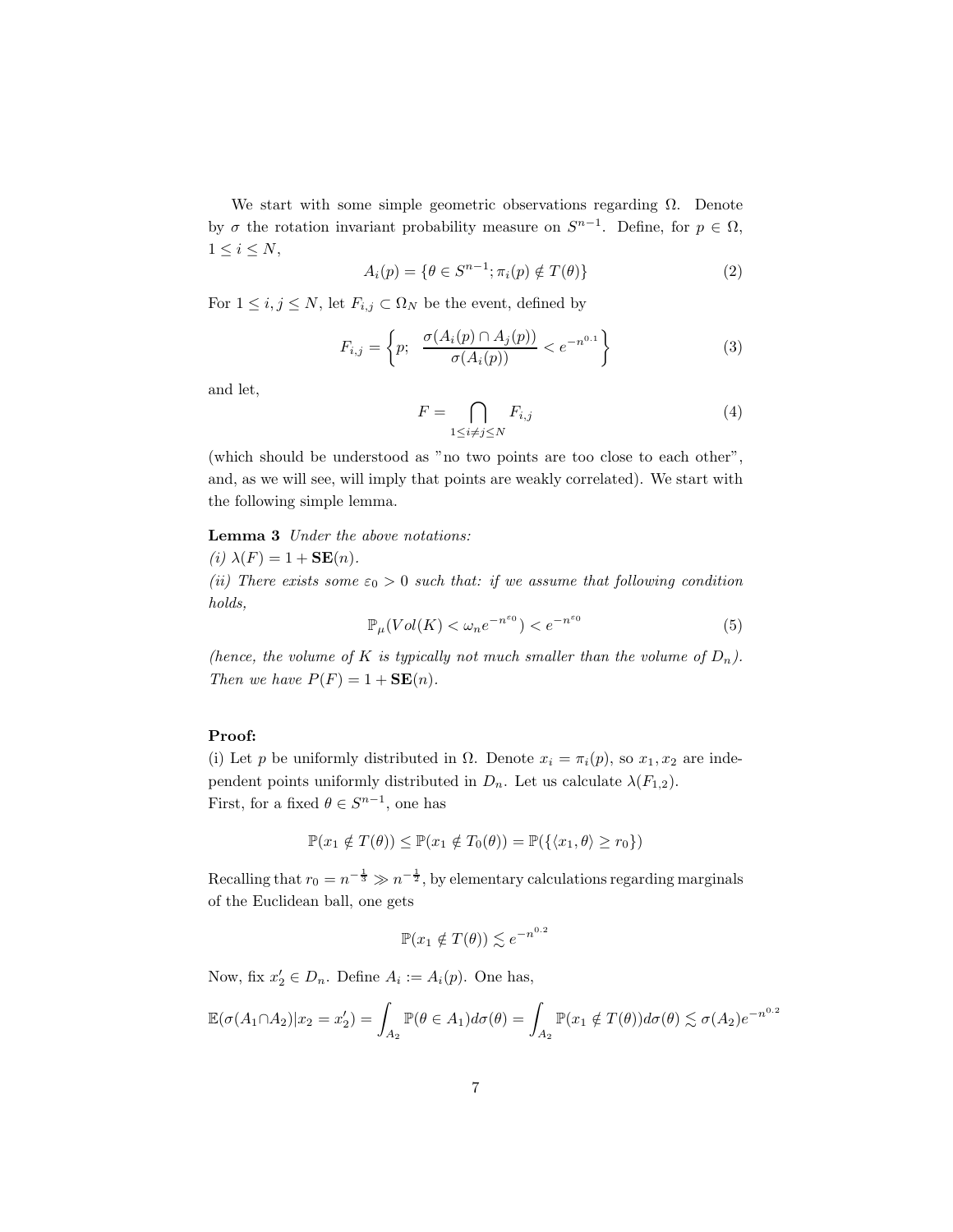And so,

$$
\mathbb{E}\left(\frac{\sigma(A_1 \cap A_2)}{\sigma(A_2)} | x_2 = x_2' \right) \lesssim e^{-n^{0.2}} \tag{6}
$$

Now, this is true for every choice of  $x'_2$ , so integrating over  $x'_2$  gives

$$
\mathbb{E}\frac{\sigma(A_1 \cap A_2)}{\sigma(A_2)} \lesssim e^{-n^{0.2}}
$$

Now we use Markov's inequality to get

<span id="page-7-0"></span>
$$
\lambda(F_{1,2}^C) = \lambda(\left\{\frac{\sigma(A_1 \cap A_2)}{\sigma(A_2)} > e^{-n^{0.1}}\right\}) = \mathbf{SE}(n)
$$
 (7)

A union bound completes the proof of (i).

**Proof of (ii)** First, we can condition on the event  $\{Vol(K) > \omega_n e^{\varepsilon_0}\}\$  (with  $\varepsilon_0$  to be chosen later). [\(5\)](#page-6-0) ensures us that it will happen with probability  $= 1 - SE(n)$ . Observe that for any event  $E \subset \Omega$  which is measurable by the σ-field generated by  $\pi_1$ ,  $\pi_2$ , we have

<span id="page-7-1"></span>
$$
\lambda_K(E) = \frac{\omega_n^2 \lambda((K \times K \times D_n \times \dots \times D_n) \cap E)}{Vol(K)^2} \le \frac{\omega_n^2 \lambda(E)}{Vol(K)^2} \tag{8}
$$

Now, taking  $E = F_{1,2}^C$ , choosing  $\varepsilon_0$  to be small enough and using [\(7\)](#page-7-0) and [\(8\)](#page-7-1) along with [\(5\)](#page-6-0), one gets

$$
P(F_{1,2}) = 1 + \mathbf{SE}(n).
$$

Applying a union bound finishes the proof.

We can now turn to the lemma which contains the main ideas of this section:

**Lemma 4** : There exist  $\varepsilon_0, \varepsilon_1 > 0$  and  $n_0$  such that for every  $n > n_0$ , the following holds: Whenever m is small enough such that the following condition is satisfied:

<span id="page-7-2"></span>
$$
\mathbb{P}(\{\theta \in K\}) > e^{-n^{\varepsilon_0}}, \quad \forall \theta \in S^{n-1}
$$
 (9)

(hence, we are not removing too much volume, in expectation, even from the outer shell). Then:

(i) We have,

<span id="page-7-4"></span>
$$
P(|Vol(K) - \mathbb{E}(Vol(K))| > e^{-n^{\varepsilon_1}} \mathbb{E}(Vol(K))) = \mathbf{SE}(n)
$$
 (10)

and also [\(5\)](#page-6-0) holds.

(ii) For all  $p \in F$ , we have

$$
f(p) = (1 + \mathbf{SE}(n)) \prod_{j=1}^{N} \mathbb{P}(\pi_j(p) \in K)
$$

<span id="page-7-3"></span> $\Box$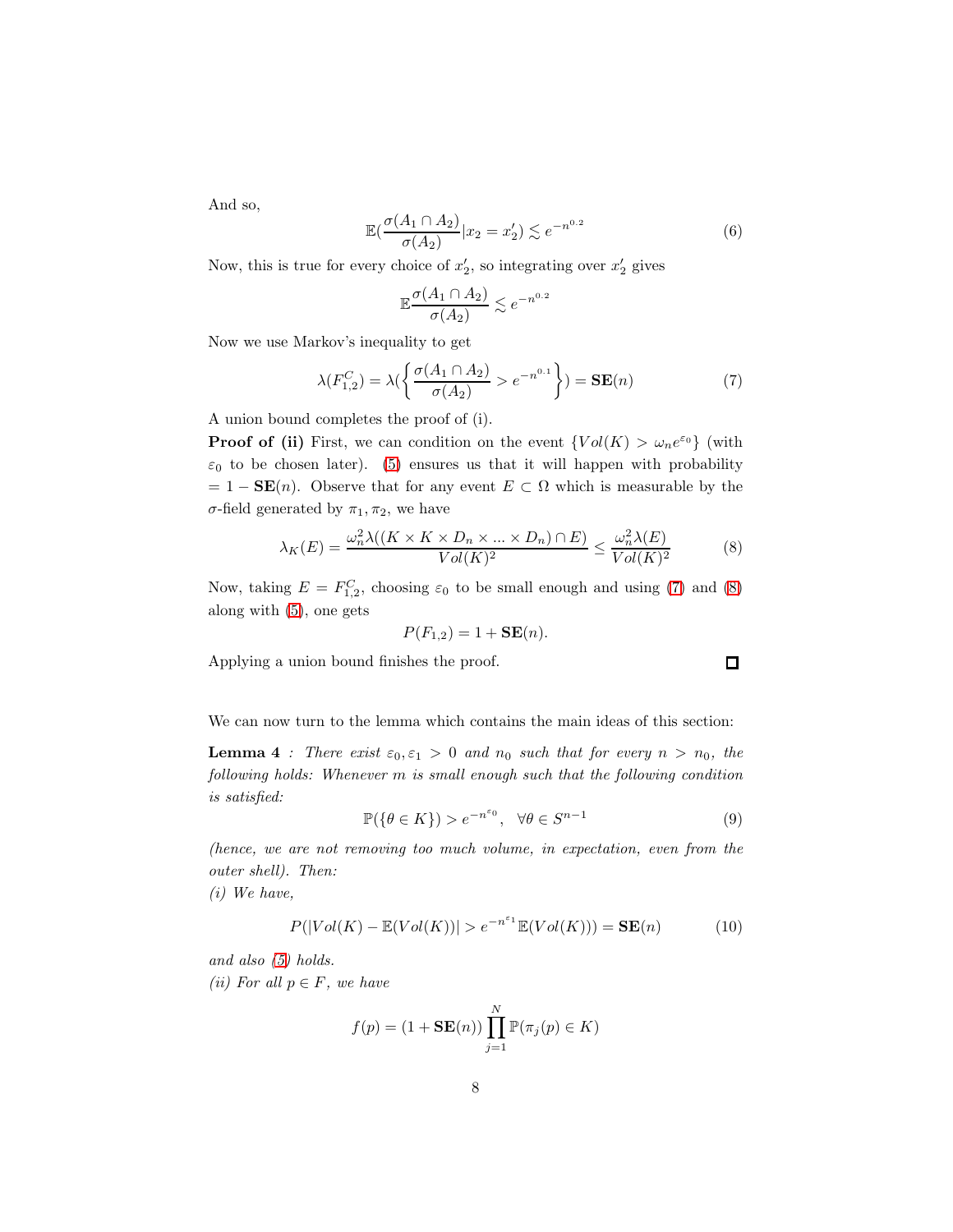In other words, if we define  $\tilde{f}: D_n \to \mathbb{R}$  as,

<span id="page-8-1"></span>
$$
\tilde{f}(x) = \mathbb{P}(x \in K) \tag{11}
$$

then

<span id="page-8-2"></span>
$$
f(p) = (1 + \mathbf{SE}(n)) \prod_{i} \tilde{f}(\pi_i(p)), \forall p \in F.
$$
 (12)

and,

$$
(iii) \quad \frac{\mathbb{E}(Vol(K^N \cap F))}{(\mathbb{E}Vol(K))^N} - 1 = \mathbf{SE}(n)
$$

Proof: We begin by proving (ii).

Fix  $p \in F$ . Define  $x_i = \pi_i(p)$ , and  $A_i = A_i(p) \subset S^{n-1}$  as in [\(2\)](#page-6-1). Also define  $G_j = \bigcap_{i \leq j} \{x_i \in K\}$ . Fix  $2 \leq j \leq N$ . Let us try to estimate  $P(G_j | G_{j-1})$ .

When conditioning on the event  $G_{j-1}$ , we can consider our Poisson process as a superposition of three "disjoint" Poisson processes: the first one, with intensity  $\lambda_s$ , only generates deletions that cut  $x_j$ , but leave all the  $x_i$ 's for  $i < j$  intact. The second one, with intensity  $\lambda_u$  deletes  $x_j$  along with one of the other  $x_i$ 's, and the third one is the complement (hence, deletions that do not affect  $x_i$ ). We have, recalling that the the expectation of the number of deletions is  $m$ ,

$$
\lambda_s(S^{n-1}) + \lambda_u(S^{n-1}) = m\sigma(A_j)
$$
\n(13)

Moreover,

$$
\lambda_u(S^{n-1}) \le m \sum_{i < j} \sigma(A_i \cap A_j) \tag{14}
$$

(in the above formula we are including, multiple times, deletions that cut more than two points, hence the inequality rather than equality). Now, using the definition of  $F$  one gets

$$
\frac{\lambda_u(S^{n-1})}{\lambda_s(S^{n-1}) + \lambda_u(S^{n-1})} = \mathbf{SE}(n)
$$
\n(15)

Note that [\(9\)](#page-7-2) implies

$$
e^{-(\lambda_s(S^{n-1}) + \lambda_u(S^{n-1}))} \ge e^{-m\sigma(\{\theta; \frac{x_j}{|x_j|} \notin T(\theta)\})} \ge e^{-n^{\varepsilon_0}}
$$
(16)

(the first inequality follows from the fact that  $T(\theta)$  are star-shaped). The last two inequalities give,

$$
\lambda_u(S^{n-1}) = \mathbf{SE}(n) \tag{17}
$$

It follows that,

<span id="page-8-0"></span>
$$
\left| \frac{P(G_j|G_{j-1})}{P(\lbrace x_j \in K \rbrace)} - 1 \right| = \frac{e^{-\lambda_s(S^{n-1})}}{e^{-(\lambda_s(S^{n-1}) + \lambda_u(S^{n-1}))}} - 1 = \mathbf{SE}(n)
$$
(18)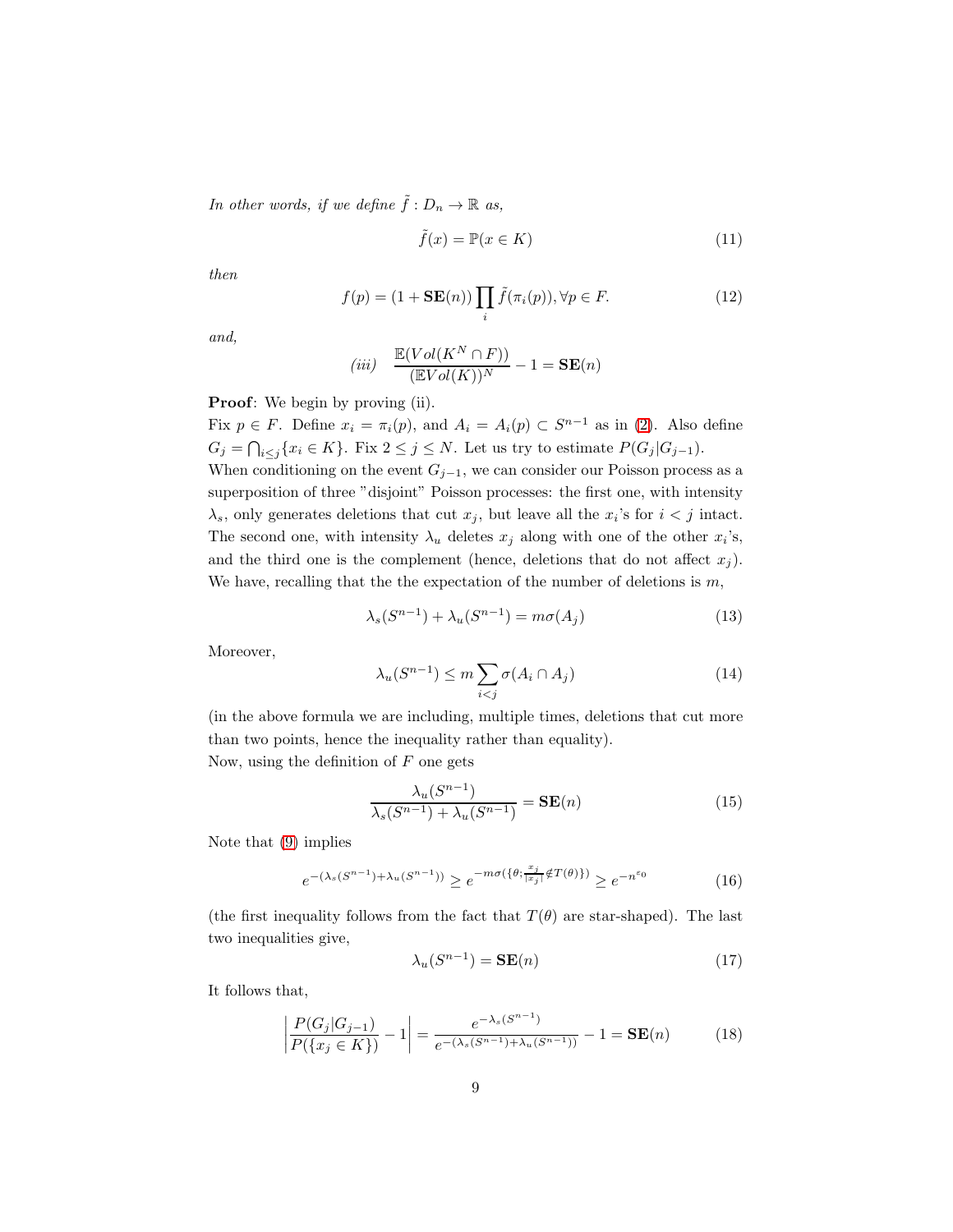Moreover, one has

<span id="page-9-0"></span>
$$
P(G_N) = \prod_j P(G_j | G_{j-1}) = \prod_j \left( \frac{P(G_j | G_{j-1})}{P(\{x_j \in K\})} P(\{x_j \in K\}) \right) \tag{19}
$$

Using [\(18\)](#page-8-0) and [\(19\)](#page-9-0) we get

<span id="page-9-1"></span>
$$
f(p) = P(G_N) = (1 + \mathbf{SE}(n)) \prod_j P(\{x_j \in K\})
$$
 (20)

This proves (ii).

**Proof of (i):** Showing that [\(5\)](#page-6-0) holds is just a matter of noticing that  $\mathbb{P}(x \in K)$ is monotone decreasing with respect to  $|x|$  and taking  $\varepsilon_0$  to be small enough. We turn to estimate  $\mathbb{E}(Vol(K)^2)$ . We have

$$
\mathbb{E}(Vol(K)^{2}) = \int_{D_{n} \times D_{n}} \mathbb{P}(\{x_{1} \in K\} \cap \{x_{2} \in K\}) dx 1 dx 2 = \tag{21}
$$

$$
\int_{(D_n \times D_n) \cap F_{1,2}} \mathbb{P}(\{x_1 \in K\} \cap \{x_2 \in K\}) dx 1 dx 2 +
$$
\n
$$
\int_{(D_n \times D_n) \cap F_{1,2}^C} \mathbb{P}(\{x_1 \in K\} \cap \{x_2 \in K\}) dx 1 dx 2
$$
\n(22)

(we will later see that the second summand is negligible). Now, [\(20\)](#page-9-1) gives

$$
\int_{(D_n \times D_n) \cap F_{1,2}} \mathbb{P}(\{x_1 \in K\} \cap \{x_2 \in K\}) dx 1 dx 2 =
$$
\n
$$
(1 + \mathbf{SE}(n)) \int_{(D_n \times D_n) \cap F_{1,2}} \mathbb{P}(\{x_1 \in K\}) \mathbb{P}(\{x_2 \in K\}) dx 1 dx 2,
$$
\n(23)

which also implies that

$$
\int_{(D_n \times D_n) \cap F_{1,2}} \mathbb{P}(\{x_1 \in K\} \cap \{x_2 \in K\}) dx 1 dx 2 > \frac{1}{2} e^{-2n^{\varepsilon_0}}
$$

Recall that  $\lambda(F_{1,2}^C) = \mathbf{SE}(n)$  (as a result of the previous lemma). Taking  $\varepsilon_0$  to be small enough, we will get

$$
\mathbb{E}(Vol(K)^2) = (1 + \mathbf{SE}(n)) \int_{(D_n \times D_n) \cap F_{1,2}} \mathbb{P}(\{x_1 \in K\} \cap \{x_2 \in K\}) dx 1 dx 2 =
$$
  

$$
(1 + \mathbf{SE}(n)) \int_{(D_n \times D_n) \cap F_{1,2}} \mathbb{P}(\{x_1 \in K\}) \mathbb{P}(\{x_2 \in K\}) dx 1 dx 2.
$$

On the other hand,

$$
\mathbb{E}(Vol(K))^2 = \int_{(D_n \times D_n)} \mathbb{P}(\{x_1 \in K\}) \mathbb{P}(\{x_2 \in K\}) dx 1 dx 2. \tag{24}
$$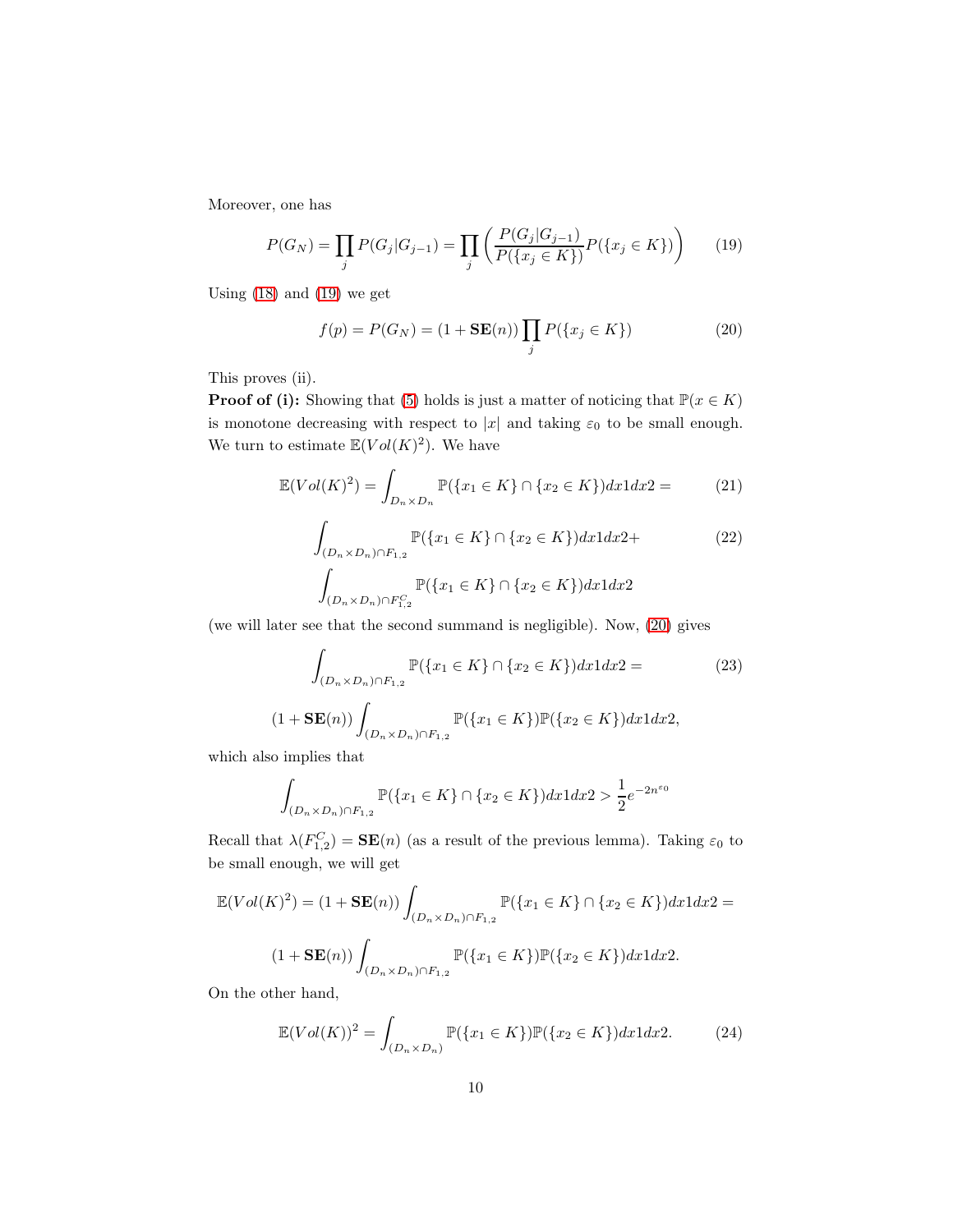Using the same considerations as above, the part of the integral over  $F_{1,2}^C$  can be ignored, hence,

$$
\mathbb{E}(Vol(K))^{2} = (1 + \mathbf{SE}(n)) \int_{(D_{n} \times D_{n}) \cap F_{1,2}} \mathbb{P}(\{x_{1} \in K\}) \mathbb{P}(\{x_{2} \in K\}) dx 1 dx 2.
$$
\n(25)

So we finally get

$$
\mathbb{E}(Vol(K)^{2}) = (1 + \mathbf{SE}(n))\mathbb{E}(Vol(K))^{2}
$$
\n(26)

Recalling that we assume [\(9\)](#page-7-2), using Chebishev's inequality, this easily implies (i), which finishes (ii).

For the proof of (iii),

$$
\mathbb{E}(Vol(K^N \cap F)) = \int_F \mathbb{P}(p \in K^N) dp = (1 + \mathbf{SE}(n)) \int_F \prod_i \mathbb{P}(\pi_i(p) \in K) \leq (\mathbb{E} Vol(K))^N.
$$

Consider the density  $\frac{dP}{d\lambda}$ . Our next goal is to find a connection between this density and the function f. Let  $A \subseteq F \subset \Omega$ . Using the concentration properties of  $Vol(K)$ , we will prove the following,

<span id="page-10-3"></span>
$$
P(A) = \frac{\int_A f(p) dp}{(\int_{D_n} \tilde{f}(x))^N} + \mathbf{SE}(n). \tag{27}
$$

where  $f, \tilde{f}$  are defined in equations [\(1\)](#page-5-0) and [\(11\)](#page-8-1). We have,

<span id="page-10-0"></span>
$$
P(A) = \mathbb{E}_{\mu} \left( \frac{Vol(K^N \cap A)}{Vol(K^N)} \right) = \mathbb{E}_{\mu} \left( \frac{Vol(K^N \cap A)}{Vol(K)^N} \right). \tag{28}
$$

By Fubini,

<span id="page-10-2"></span>
$$
\mathbb{E}_{\mu} Vol(K^N \cap A) = \int_A f(p) dp.
$$
 (29)

Consider the event

$$
G := \left\{ \left| \frac{Vol(K)^N}{\mathbb{E}(Vol(K))^N} - 1 \right| < e^{-n^{\frac{\varepsilon_1}{2}}} \right\}
$$

(where  $\varepsilon_1$  is the constant from lemma [4\)](#page-7-3). We have by the definition of  $G$ ,

<span id="page-10-1"></span>
$$
\int_{G} \frac{Vol(K^{N} \cap A)}{Vol(K)^{N}} d\mu(K) = \frac{\int_{G} Vol(K^{N} \cap A) d\mu(K)}{\mathbb{E}(Vol(K))^{N}} + \mathbf{SE}(n).
$$
 (30)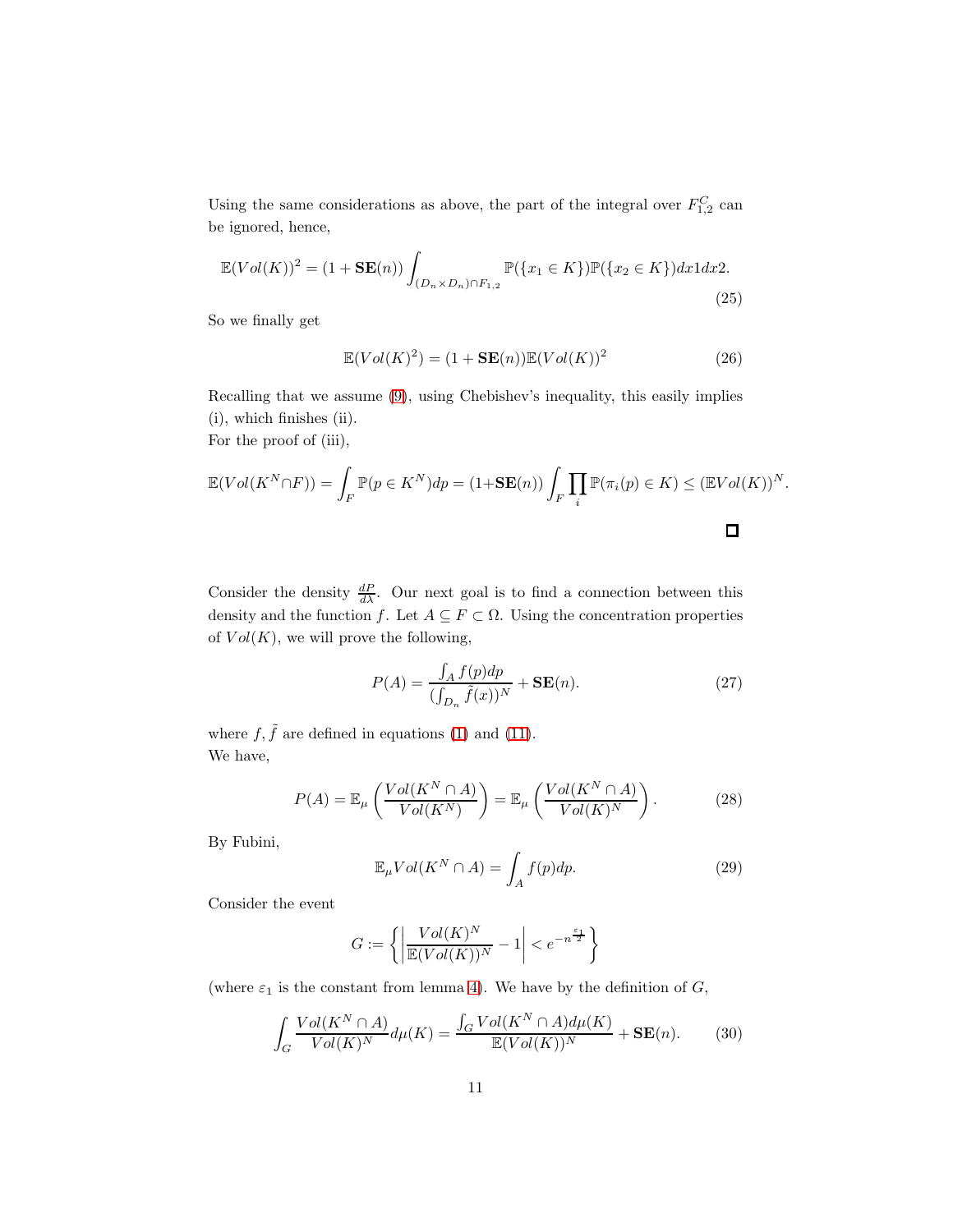It follows from part (i) of lemma [4](#page-7-3) that,

$$
\mu(G) = \mathbb{P}\left|\left|\left(\frac{Vol(K)}{\mathbb{E}(Vol(K))}\right)^N - 1\right| \le e^{-n^{\frac{\varepsilon_1}{2}}}\right| \ge
$$

$$
\mathbb{P}\left|\left|\frac{Vol(K)}{\mathbb{E}(Vol(K))} - 1\right| \le 2Ne^{-n^{\frac{\varepsilon_1}{2}}}\right| \ge \mathbb{P}\left|\left|\frac{Vol(K)}{\mathbb{E}(Vol(K))} - 1\right| \le e^{-n^{\varepsilon_1}}\right| = 1 + \mathbf{SE}(n).
$$
So  $\mu(G) = 1 + \mathbf{SE}(n)$  which gives,

<span id="page-11-3"></span>
$$
\int_{G^C} \frac{Vol(K^N \cap A)}{Vol(K)^N} d\mu(K) \le \mu(G^C) = \mathbf{SE}(n)
$$
\n(31)

We will also need:

<span id="page-11-2"></span>
$$
\frac{\int_{G^C} Vol(K^N \cap A) d\mu(K)}{(\mathbb{E} Vol(K))^N} = \mathbf{SE}(n)
$$
\n(32)

To prove this, first recall that  $A \subseteq F$ . This gives,

<span id="page-11-0"></span>
$$
\frac{\int_{G^C} Vol(K^N \cap A) d\mu(K)}{(\mathbb{E} Vol(K))^N} \le \frac{\int_{G^C} Vol(K^N \cap F) d\mu(K)}{(\mathbb{E} Vol(K))^N} =
$$
\n
$$
\frac{\mathbb{E}_{\mu} Vol(K^N \cap F)}{(\mathbb{E} Vol(K))^N} - \frac{\int_G Vol(K^N \cap F) d\mu(K)}{(\mathbb{E} Vol(K))^N}.
$$
\n(33)

Now,

$$
\int_{G} \frac{Vol(K^{N} \cap F)}{Vol(K^{N})} d\mu(K) = \mathbb{E}_{\mu} \frac{Vol(K^{N} \cap F)}{Vol(K^{N})} + SE(n) = P(F) + SE(n) = 1 + SE(n)
$$
  
so,  

$$
\int_{G} Vol(K^{N} \cap F) d\mu(K)
$$

<span id="page-11-1"></span>
$$
\frac{\int_{G} Vol(K^{N} \cap F) d\mu(K)}{(\mathbb{E} Vol(K))^{N}} = 1 + \mathbf{SE}(n)
$$
\n(34)

Using part (iii) of lemma [4](#page-7-3) along with [\(33\)](#page-11-0) and [\(34\)](#page-11-1) proves [\(32\)](#page-11-2). Plugging together [\(28\)](#page-10-0), [\(30\)](#page-10-1), [\(31\)](#page-11-3) and [\(32\)](#page-11-2) imply

<span id="page-11-4"></span>
$$
P(A) = \mathbb{E}_{\mu} \frac{Vol(K^N \cap A)}{Vol(K)^N} = \int_G \frac{Vol(K^N \cap A)}{Vol(K)^N} d\mu(K) + \mathbf{SE}(n) \tag{35}
$$

$$
= \frac{\int_G Vol(K^N \cap A) d\mu(K)}{\mathbb{E}(Vol(K))^N} + \mathbf{SE}(n) = \frac{\mathbb{E}_{\mu} Vol(K^N \cap A)}{\mathbb{E}(Vol(K))^N} + \mathbf{SE}(n)
$$

Recall that, as a result of Fubini's theorem,

<span id="page-11-5"></span>
$$
\mathbb{E}_{\mu}(Vol(K)) = \int_{D_n} \tilde{f}(x)dx.
$$
 (36)

Plugging [\(35\)](#page-11-4), [\(36\)](#page-11-5) and [\(29\)](#page-10-2) proves [\(27\)](#page-10-3). We would now like to use the result of lemma [4,](#page-7-3) to replace f with  $\tilde{f}$ . Let  $A' \subseteq \Omega$ . Define  $A = A' \cap F$ ,

$$
P(A') = P(A) + P(A' \cap F^C).
$$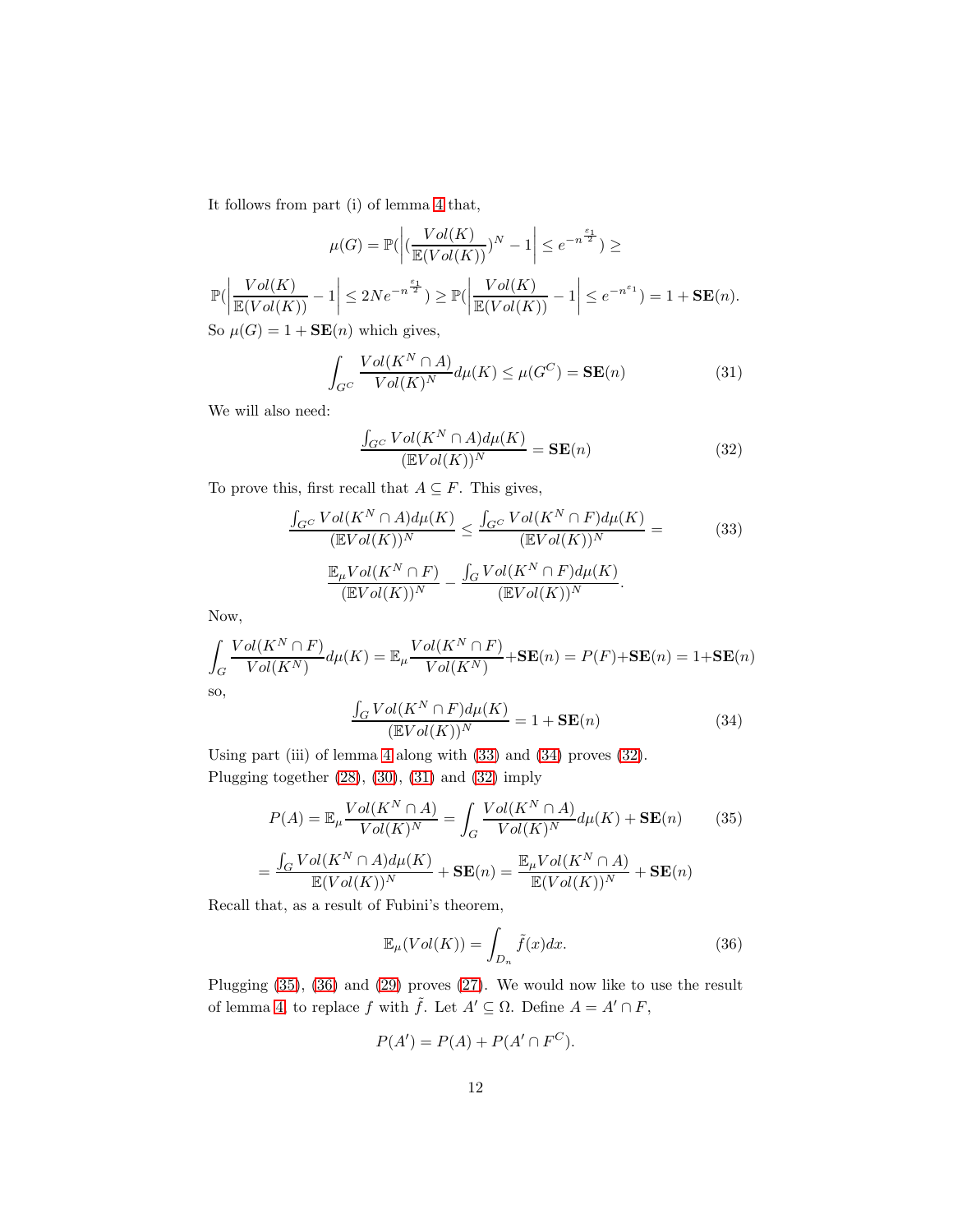Part (ii) of lemma [3](#page-6-2) with [\(27\)](#page-10-3) gives

$$
P(A') = P(A) + \mathbf{SE}(n) = \frac{\int_A f(p) dp}{(\int_{D_n} \tilde{f}(x) dx)^N} + \mathbf{SE}(n).
$$

We can now plug in [\(12\)](#page-8-2) to get

$$
P(A') = \frac{\int_A \prod_i \tilde{f}(\pi_i(p)) dp}{(\int_{D_n} \tilde{f}(x))^N} + \mathbf{SE}(n).
$$

So, finally defining

$$
\frac{d\tilde{P}}{dp} = \frac{\mathbf{1}_{\{p \in F\}} \prod_i \tilde{f}(\pi_i(p))}{(\int_{D_n} \tilde{f}(x))^N} = \mathbf{1}_{\{p \in F\}} \prod_i \frac{\tilde{f}(\pi_i(p))}{\int_{D_n} \tilde{f}(x) dx}
$$

we have proved the following lemma:

**Lemma 5** Suppose that the condition  $(9)$  from Lemma [4](#page-7-3) holds. Then one has

$$
d_{TV}(P, \tilde{P}) = \mathbf{SE}(n)
$$

Note that the measure  $\tilde{P}$  is not, in general, a probability measure. The lemma, however, ensures us that  $\tilde{P}(\Omega)$  is very close to 1.

Recall that our plan is to find two families of convex bodies, which are achieved by two pairs  $(T_1, m_1)$  and  $(T_2, m_2)$ , such that  $d_{TV}(P_1, P_2)$  is small, even though their volumes differ.

<span id="page-12-1"></span>The above lemma motivates us to try to find such pairs with  $\frac{\tilde{f}_1}{\int \tilde{f}_1} = \frac{\tilde{f}_2}{\int \tilde{f}_1}$  $\frac{J_2}{\int \tilde{f}_2} + \mathbf{SE}(n).$ We formulate this accurately in the following lemma.

**Lemma 6** Suppose there exist two pairs  $(T_i, m_i)$  for  $i = 1, 2$  such that [\(9\)](#page-7-2) is satisfied, and in addition, defining  $\tilde{f}_1$  and  $\tilde{f}_2$  as in [\(11\)](#page-8-1),

<span id="page-12-0"></span>
$$
\left\| \frac{\tilde{f}_1}{\int_{D_n} \tilde{f}_1} - \frac{\tilde{f}_2}{\int_{D_n} \tilde{f}_2} \right\|_{L_1(D_n)} = \mathbf{SE}(n) \tag{37}
$$

Then  $d_{TV}(P_1, P_2) = \mathbf{SE}(n)$ .

#### Proof:

Using the previous lemma, it is enough to show that  $d_{TV}(\tilde{P}_1, \tilde{P}_2) = \mathbf{SE}(n)$ . Define  $g_i = \frac{\tilde{f}_i}{f}$  $\frac{f_i}{\int_{D_n} \tilde{f}_i}$ . We have

$$
d_{TV}(\tilde{P}_1, \tilde{P}_2) \le \int_{\Omega} \left| \prod_{1 \le i \le N} g_1(\pi_i(p)) - \prod_{1 \le i \le N} g_2(\pi_i(p)) \right| \le
$$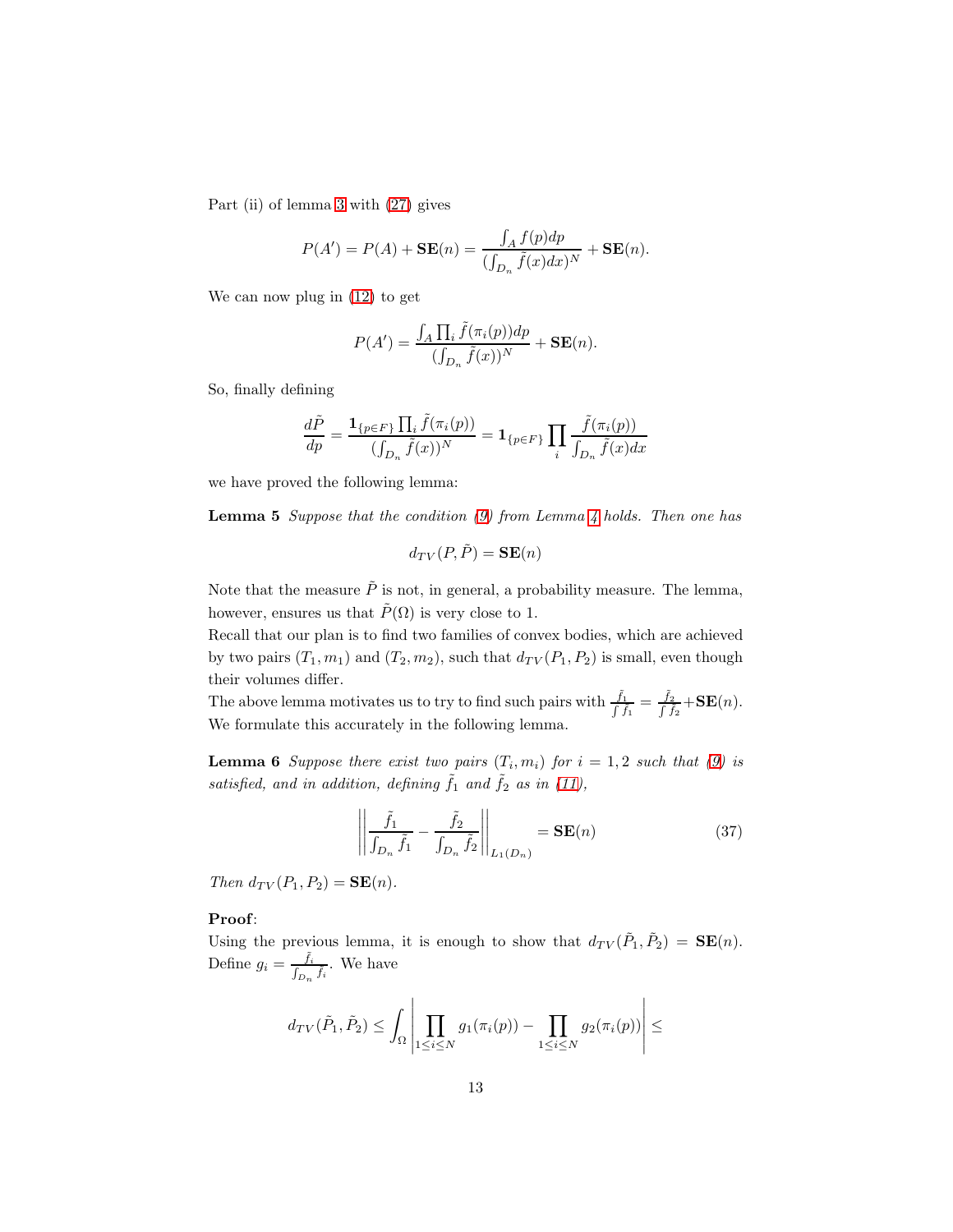$$
\sum_{1 \leq j \leq N} \int_{\Omega} \left| \prod_{1 \leq i \leq j} g_1(\pi_i(p)) \prod_{j+1 \leq i \leq N} g_2(\pi_i(p)) - \prod_{1 \leq i \leq j+1} g_1(\pi_i(p)) \prod_{j+2 \leq i \leq N} g_2(\pi_i(p)) \right| =
$$
  

$$
N \int_{D_n} |g_1(x) - g_2(x)| = \mathbf{SE}(n)
$$

In the next section we deal with how to calibrate  $T_i$  and  $m_i$  so that [\(37\)](#page-12-0) holds.

## 3 Building the two profiles

Our goal in this section is to build convex bodies with a prescribed radial profile. For a measurable body  $L \subset \mathbb{R}^n$ , define

<span id="page-13-2"></span>
$$
g_L(r) = 1 - \sigma(\frac{1}{r}L \cap S^{n-1}),
$$
\n(38)

This function should be understood as the "profile" of mass of the complement of  $L$ , which will eventually be the ratio of mass which a single deletion removes, in expectation, as a function of the distance from the origin. Define  $g_i(r) = g_{T_i}(r).$ 

Let us try understand exactly what kind of construction we require. Fix  $x \in D_n$ . Keeping in mind that the function  $T_i(\theta)$  commutes with orthogonal transformations, we learn that the probability that  $x$  is removed in a single deletion of  $T_i$  is exactly  $g_i(|x|)$ . By elementary properties of the Poisson process, this gives,

<span id="page-13-0"></span>
$$
\mathbb{P}(x \in K_i) = \exp[-m_i g_i(|x|)].\tag{39}
$$

In view of [\(37\)](#page-12-0), we would like the ratio  $\frac{\mathbb{P}(x \in K_1)}{\mathbb{P}(x \in K_2)}$  to be (approximately) constant. Using [\(39\)](#page-13-0), we see that the latter follows from

$$
m_1g_1(|x|) - m_2g_2(|x|) = C.
$$

If we choose to pick  $m_2 = 2m_1$ , this equality will be implied by the following requirements on  $T_1, T_2$ :

<span id="page-13-1"></span>
$$
g_1(1) = g_2(1) \neq 0
$$
, and  $g'_1(r) = 2g'_2(r)$ ,  $r \in [0, 1]$ . (40)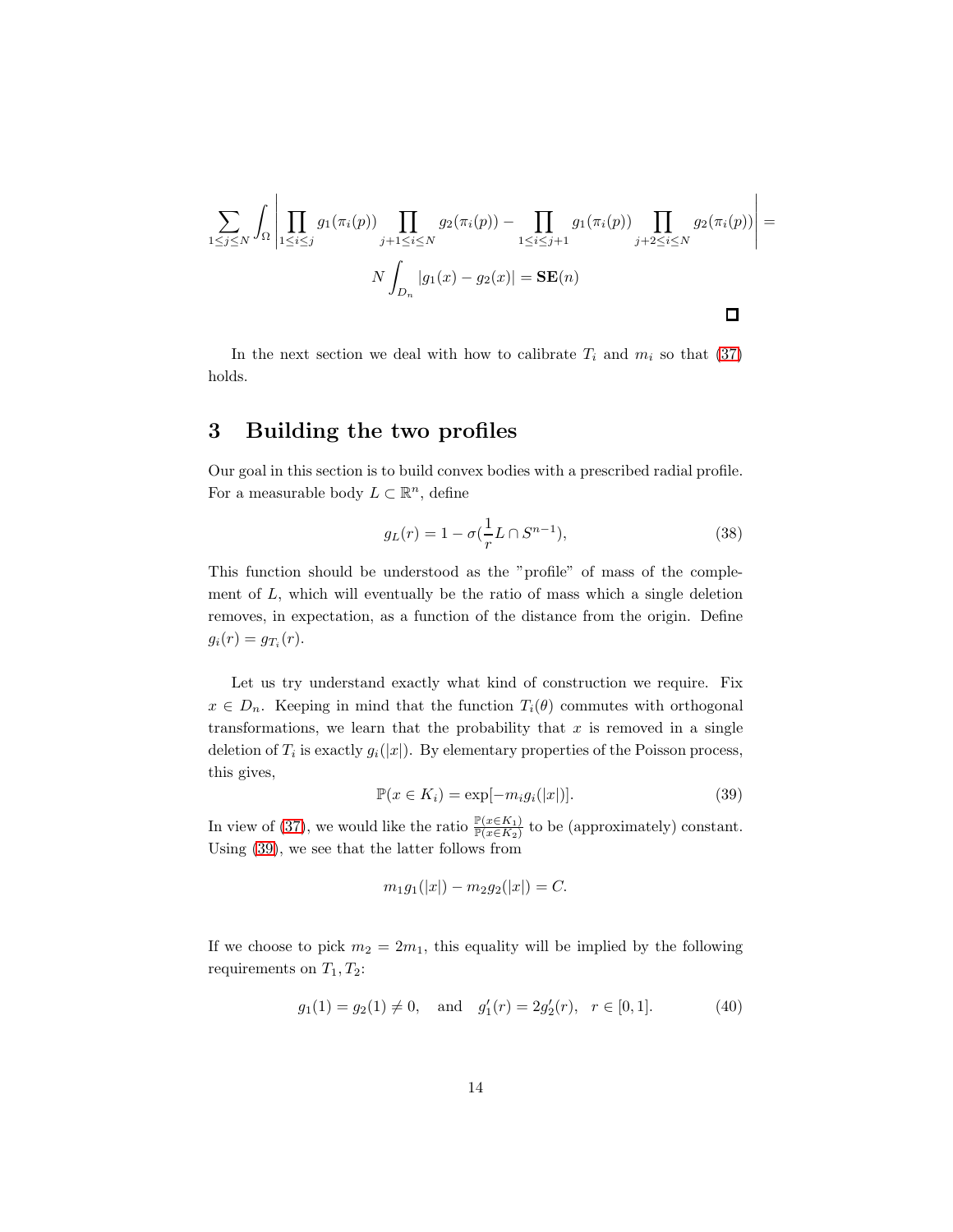Assuming [\(5\)](#page-6-0) holds and making use of the concentration of the radial profile of  $D_n$ , we will actually only be required to make sure the derivatives are proportional for  $r \in [1 - n^{-0.99}, 1]$ .

Note that when [\(40\)](#page-13-1) is attained, by picking different values of  $m_1$ , the ratio between the expected volumes of  $K_1$  and  $K_2$  can be made arbitrarily large while the expected radial profiles remain about as close. Lemma [\(6\)](#page-12-1) will then ensure us that this is enough for the distributions to be indistiguishable.

The above is established in the main lemma of this section:

**Lemma 7** For every dimension n, there exist two convex bodies  $T_1, T_2 \subset \mathbb{R}^n$ , satisfying the following:

<span id="page-14-4"></span><span id="page-14-1"></span>
$$
(i) D_n \supseteq T_i \supseteq D_n \cap \{x; \langle x, e_1 \rangle \le n^{-\frac{1}{3}}\}, \quad i = 1, 2 \tag{41}
$$

(ii) The radial profiles satisfy,

<span id="page-14-3"></span>
$$
g_1(1) = g_2(1) \neq 0
$$
, and  $g'_1(r) = 2g'_2(r) \quad \forall r \in [1 - n^{-0.99}, 1]$  (42)

To achieve this, we begin by describing the following construction: Define  $\delta_0 =$  $n^{-\frac{1}{4}}, \delta_1 = n^{-0.99}$ . For every two constants  $a, b$  such that  $a \in [2, 200]$  and  $b \in [-1000, 1000]$ , let  $f = f_{a,b}$  be the linear function with negative slope which satisfies:

<span id="page-14-0"></span>
$$
f(\delta_0(1+\delta_1 b)) = \sqrt{1 - (\delta_0(1+\delta_1 b))^2}
$$
\n(43)

and,

<span id="page-14-2"></span>
$$
\min_{x \in \mathbb{R}} \sqrt{x^2 + f^2(x)} = a\delta_0 \tag{44}
$$

(hence, it is a line of distance  $a\delta_0$  from the origin which meets the unit circle at  $x = \delta_0(1 + b\delta_1)$ . Note that there exists such a linear function with negative slope since  $a\delta_0 \gg \delta_0(1 + b\delta_1)$ . We define a convex body  $T_{a,b}$  by,

$$
T_{a,b} = D_n \cap \{(x, \vec{y}) \in \mathbb{R} \times \mathbb{R}^{n-1} = \mathbb{R}^n; |y| \le f(x)\}
$$
 (45)

(an intersection of the ball with a cone defined by a linear equation the coefficients of which depend of  $a, b$ ).

Recall that we require that  $a > 2$  and  $b > -1000$ . First of all, it follows directly from requirement  $(43)$  and from the fact that the slope of f is negative, that  $T_{a,b}$  satisfies [\(41\)](#page-14-1) (since  $\delta_0 \gg n^{-1/3}$ ).

Define  $g_{a,b}(r) = g_{T_{a,b}}(r)$  as in [\(38\)](#page-13-2). Let us find an expression for  $g_{a,b}(r)$ . First, a simple calculation shows that [\(44\)](#page-14-2) implies that the function  $f_{a,b}$  intersects the x axis at  $x < 2a\delta_0$ . This shows that  $T_{a,b} \cap rS^{n-1}$  has only one connected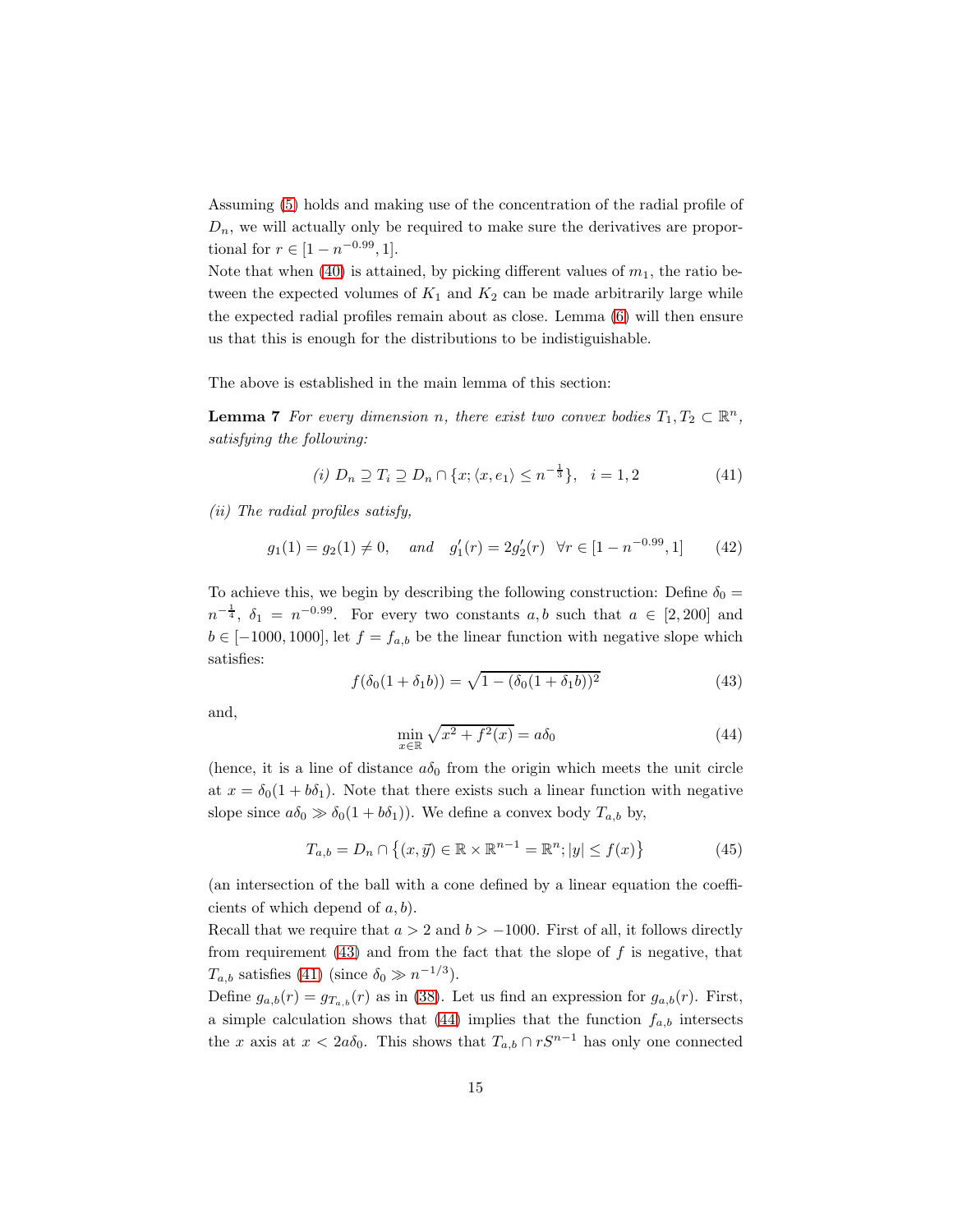component for all  $r > \frac{1}{2}$  (hence, the vertex of the cone is inside the sphere).

Consider the intersection  $\frac{1}{r}T_{a,b}\cap S^{n-1}$ . If  $r>\frac{1}{2}$ , it must be a set of the form  $S^{n-1} \cap \{x_1 \lt x(a, b, r)\},$  for some function  $x(a, b, r)$ . Let us try to find the expression for this function. Equation [\(44\)](#page-14-2) shows that  $T_{a,b}$  is an intersection of  $D_n$  with halfspaces at distance  $a\delta_0$  from the origin. This implies that  $x(a, b, r)$ must satisfy

$$
x(a, b, r) = \sin(\arcsin(\frac{a\delta_0}{r}) + c)
$$

for some constant c (draw a picture). To find the value of c, we use  $(43)$  to get  $x(a, b, 1) = \delta_0(1 + b\delta_1)$ , and so

<span id="page-15-0"></span>
$$
x(a, b, r) = \sin(\arcsin(\frac{a\delta_0}{r}) - \arcsin(a\delta_0) + \arcsin(\delta_0(1 + b\delta_1))).
$$
 (46)

Next, define

$$
\Psi(x) = \frac{1}{\omega_n} \int_{\min(x,1)}^1 (1 - t^2)^{\frac{n-3}{2}} dt,
$$

the surface area measure of a cap the base of which has distance  $x$  from the origin. We have finally,

$$
g_{a,b}(r) = \sigma(S^{n-1} \cap \{x_1 \ge x(a,b,r)\}) = \Psi(x(a,b,r)). \tag{47}
$$

Given a subset  $I' \subseteq \mathbb{R} \times \mathbb{R}$ , we define

<span id="page-15-2"></span>
$$
K_{I'} = \bigcap_{(a,b)\in I'} T_{a,b}.\tag{48}
$$

Clearly

$$
g_{I'}(r) := g_{K_{I'}}(r) = \sup_{(a,b)\in I'} g_{a,b}(r)
$$

<span id="page-15-1"></span>Our goal is to choose such a subset so that [\(42\)](#page-14-3) is fulfilled. We will use the following elementary result:

**Lemma 8** Let  $c > 0$ , and let  $\{f_{\alpha}\}_{{\alpha \in I}}$  be a family of twice-differentiable functions defined on  $[x_1, x_2]$  such that for every triplet  $(x, y, y') \in [x_1, x_2] \times [y_1, y_2] \times$  $[y'_1, y'_2]$ , there exists  $\alpha \in I$  such that

$$
f_{\alpha}(x) = y, \quad f_{\alpha}(x)' = y', \quad f''(t) \le c, \forall t \in [x_1, x_2]
$$
 (49)

then for every twice differentiable function  $g : [x_1, x_2] \rightarrow [y_1, y_2]$  with

$$
g'(x) \in [y'_1, y'_2], \quad g''(x) > c,\tag{50}
$$

there exists a subset  $I' \subset I$  such that

$$
g(x) = \sup_{\alpha \in I'} f_{\alpha}(x) \tag{51}
$$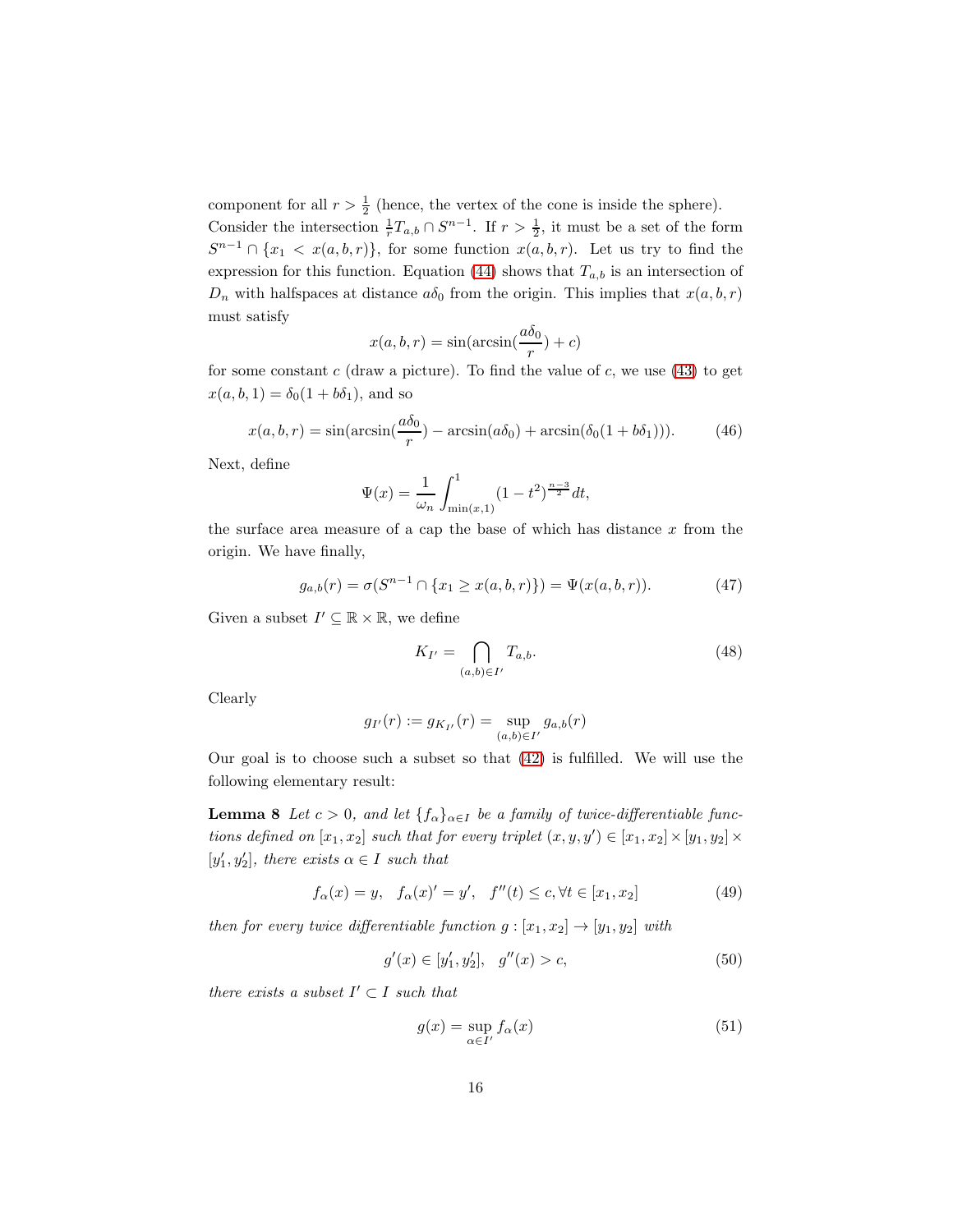In view of the above lemma, we would like to show that by choosing appropriate values of a, b, one can attain functions  $g_{a,b}$  which, for a fixed  $r_0$ , have prescribed values  $g_{a,b}(r_0), g'_{a,b}(r_0)$ , and a small enough second derivative.

<span id="page-16-1"></span>Define  $r(u) = 1 - \delta_1 u$ . Note that substituting  $r \to u$ , almost all of the mass of the Euclidean ball is contained in  $u \in [0,1]$  (the thin shell of the Euclidean ball). We now turn to prove the following lemma:

**Lemma 9** Suppose that  $(u, g_0, g'_0)$  satisfy  $0 \le u \le 1$ ,

$$
\Psi(\delta_0) - 100\delta_0 \delta_1 \Psi'(\delta_0) \le g_0 \le \Psi(\delta_0) + 100\delta_0 \delta_1 \Psi'(\delta_0),
$$

$$
10\delta_0\delta_1\Psi'(\delta_0)\leq g'_0\leq 100\delta_0\delta_1\Psi'(\delta_0).
$$

There exist constants  $a \in [2, 200], b \in [-1000, 1000]$  such that  $g_{a,b}(r(u)) = g_0$ ,  $(g_{a,b}(r(u)))' = g'_0$  and  $g_{a,b}(r(t))'' \leq \delta_0 \delta_1 \Psi'(\delta_0), \forall 0 \leq t \leq 1.$ 

**Proof:** Throughout this proof we always assume  $u \in [0, 1], a \in [2, 200]$  and  $b \in [-1000, 1000].$ 

Let us inspect the function  $x(a, b, r)$  defined in [\(46\)](#page-15-0). Differentiating it twice, while recalling that  $a\delta_0 \ll \frac{1}{2}$ , gives us the following fact: there exists  $C > 0$  independent of n, such that  $\left|\frac{\partial^2}{\partial r^2}x(a,b,r)\right| < C$ . Consider  $x(a,b,u) := x(a,b,r(u))$ . One has,

$$
x_{uu}(a,b,u) = O(\delta_1^2)
$$
\n
$$
(52)
$$

(here and afterwards, by  $"O"$ , we mean that the term is smaller than some universal constant times the expression inside the brackets, which is valid as long as  $u, a, b$  attain values in the intervals defined above). This implies that for all  $u \in [0,1],$ 

$$
x_u(a, b, u) = x_u(a, b, 0) + O(\delta_1^2) =
$$

$$
a\delta_0\delta_1 \sin'(\arcsin(\delta_0(1 + b\delta_1)))(1 + O(\delta_0)) + O(\delta_1^2) =
$$

$$
a\delta_0\delta_1(1 + O(\delta_0))
$$

and so,

$$
x(a, b, u) = x(a, b, 0) + a\delta_0 \delta_1 u (1 + O(\delta_0)) = \delta_0 + \delta_0 \delta_1 (au + b)(1 + O(\delta_0))
$$

Let us now define  $w(a, b, u) = \frac{1}{\delta_1} \left( \frac{x(a, b, r(u))}{\delta_0} \right)$  $\frac{\delta_0 F(u)}{\delta_0}$  – 1). So,

$$
w(a, b, u) = (au + b)(1 + O(\delta_0))
$$
\n(53)

and,

<span id="page-16-0"></span>
$$
w_u(a, b, u) = a(1 + O(\delta_0)), \quad w_{uu}(a, b, u) = O(\frac{\delta_1}{\delta_0}).
$$
\n(54)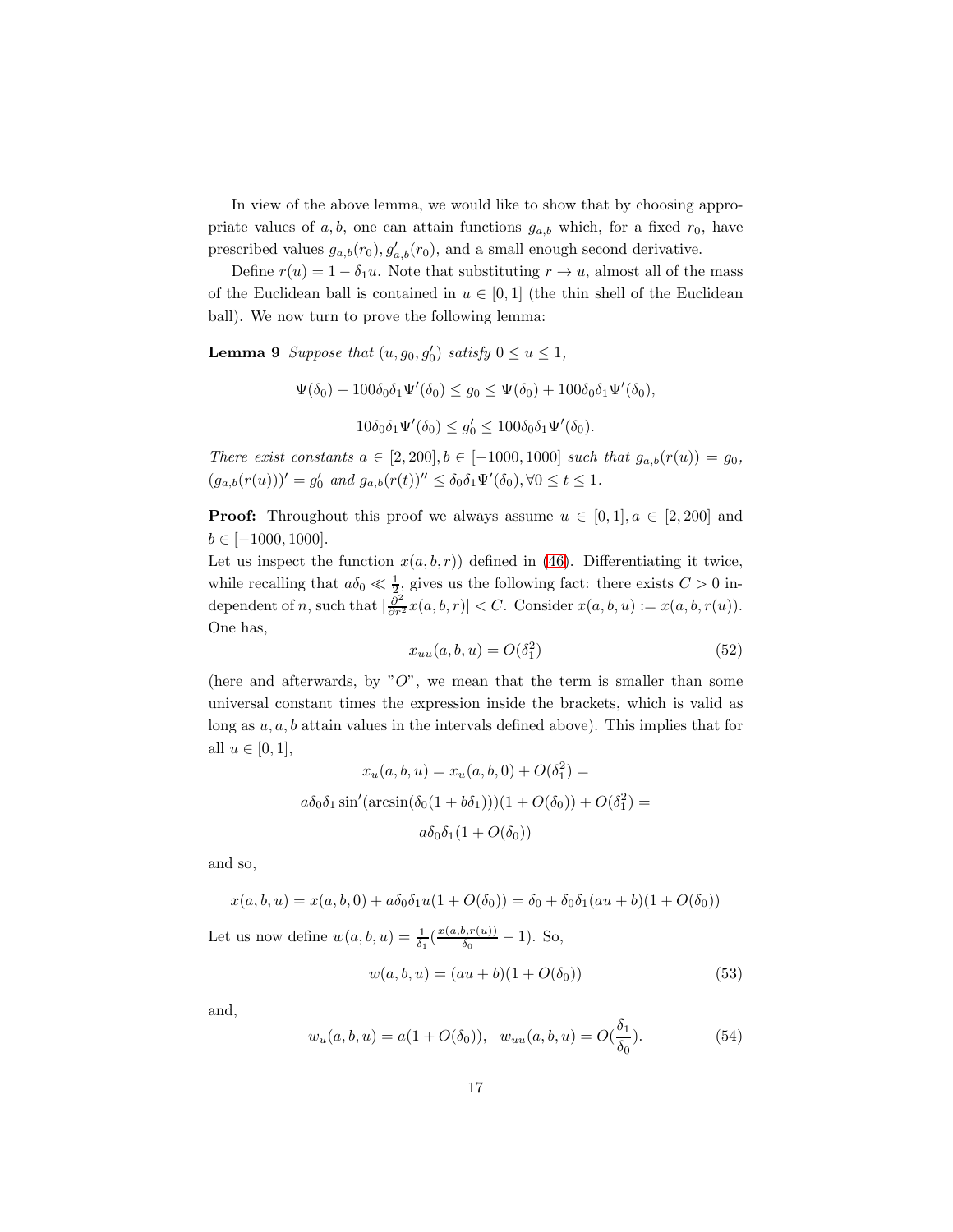Next, we consider  $g_{a,b}(r(u)) = \Psi(x(a, b, u)) = \Psi(\delta_0(1 + \delta_1 w(a, b, u))$ . We have,

$$
\Psi(x(a,b,u)) = \Psi(\delta_0) + \delta_0 \delta_1 \Psi'(\delta_0) w(a,b,u) + \frac{\delta_0^2 \delta_1^2}{2} \Psi''(t) w(a,b,u)^2 \tag{55}
$$

for some  $t\in [\delta_0, x(a,b,u)].$  But, note that the following holds,

<span id="page-17-0"></span>
$$
(\log \Psi'(v))' = \frac{\Psi''(v)}{\Psi'(v)} = -\frac{2v^{\frac{n-3}{2}}(1-v^2)^{\frac{n-5}{2}}}{(1-v^2)^{\frac{n-3}{2}}} = -\frac{v(n-3)}{(1-v^2)},
$$
(56)

and for all  $v \in [\frac{\delta_0}{2}, 2\delta_0],$ 

$$
(\log \Psi'(v))' = O(n\delta_0).
$$

Integration of this inequality yields that for t such that  $t - \delta_0 = O(\delta_0 \delta_1)$ , one has

$$
\log \Psi'(t) - \log \Psi'(\delta_0) = O(n\delta_0^2 \delta_1)
$$

or,

<span id="page-17-1"></span>
$$
\Psi'(t) = \Psi'(\delta_0)(1 + O(n\delta_0^2 \delta_1))\tag{57}
$$

Combining [\(56\)](#page-17-0) and [\(57\)](#page-17-1) gives

<span id="page-17-4"></span>
$$
\delta_0^2 \delta_1^2 \Psi''(t) = O(\Psi'(\delta_0) \delta_1^2 n \delta_0^3) = o(\Psi'(\delta_0) \delta_0 \delta_1). \tag{58}
$$

This finally gives,

<span id="page-17-3"></span>
$$
g_{a,b}(r(u)) = \Psi(x(a,b,u)) = \Psi(\delta_0) + (\delta_0 \delta_1 \Psi'(\delta_0) w(a,b,u))(1+o(1))
$$
(59)  
=  $\Psi(\delta_0) + \delta_0 \delta_1 \Psi'(\delta_0) (au+b)(1+o(1))$ 

Next we try to estimate the derivative of  $\Psi(x(a, b, u))$ . We have,

$$
\frac{\partial}{\partial u}g_{a,b}(r(u)) = \frac{\partial}{\partial u}\Psi(x(a,b,u)) = \tag{60}
$$

$$
\Psi'(x(a,b,u))x_u(a,b,u) = \Psi'(x(a,b,u))\delta_0\delta_1w_u(a,b,u)
$$

And using [\(57\)](#page-17-1),

<span id="page-17-2"></span>
$$
\frac{\partial}{\partial u}\Psi(x(a,b,u)) = \Psi'(\delta_0)(1+o(1))\delta_0\delta_1w_u(a,b,u) =
$$
  

$$
(a\delta_0\delta_1\Psi'(\delta_0))(1+o(1)).
$$
 (61)

Using the continuity and  $\Psi$  and  $x(a, b, u)$ , we can now conclude the following: for any fixed  $b \in [-1000, 1000]$  and  $u \in [0, 1]$ , an inspection of equation [\(61\)](#page-17-2) teaches us that when a varies in [2, 200],  $\frac{\partial}{\partial u}\Psi(x(a,b,u))$  can attain all values in the range  $[3\delta_0\delta_1\Psi'(\delta_0), 100\delta_0\delta_1\Psi'(\delta_0)]$ . An inspection of equation [\(59\)](#page-17-3) shows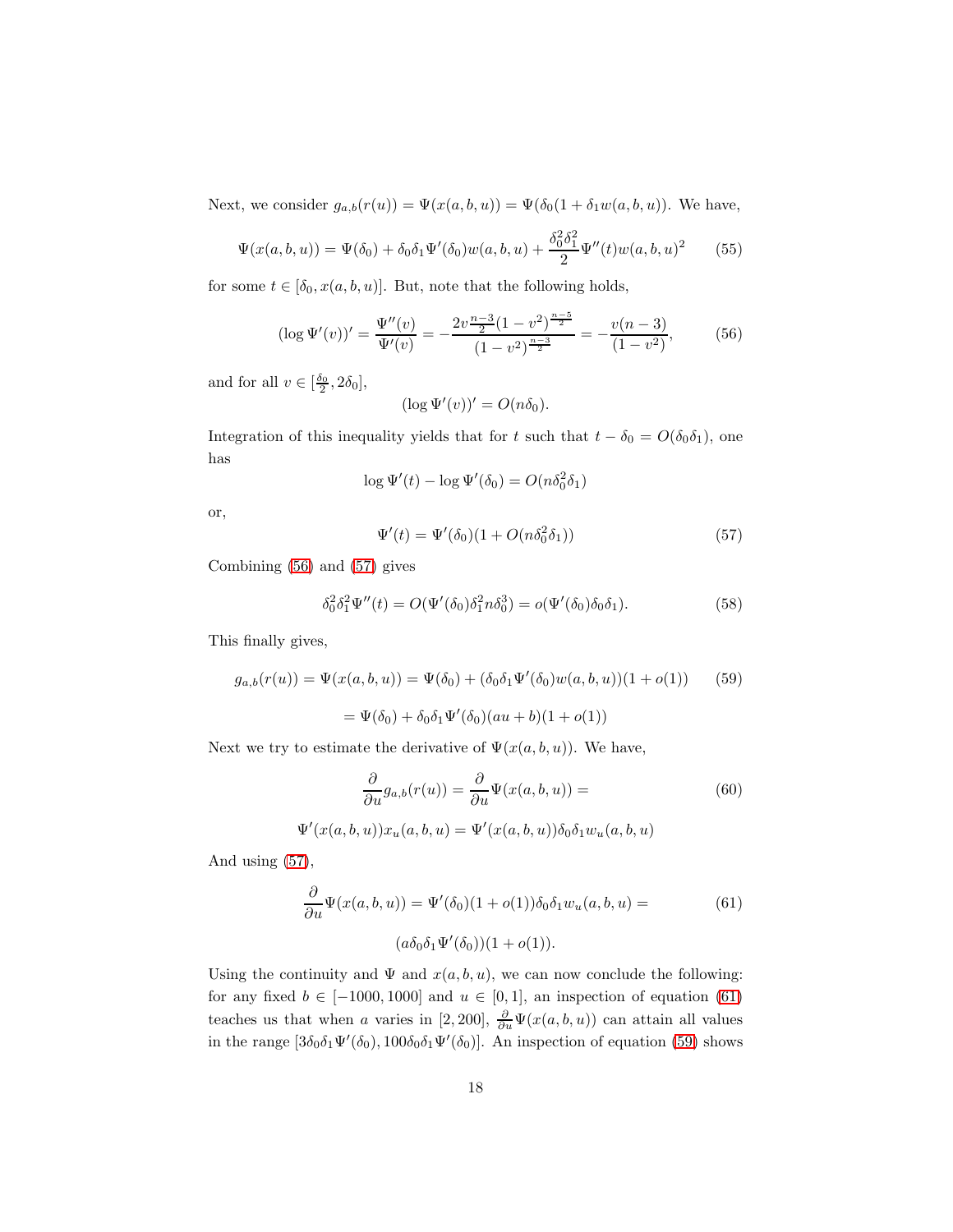that afterwards, by letting b vary in  $[-1000, 1000]$ ,  $g_{a,b}(r(u))$  will attain all values in  $[\Psi(\delta_0) - 100\delta_0\delta_1\Psi'(\delta_0), \Psi(\delta_0) + 100\delta_0\delta_1\Psi'(\delta_0)]$ . To estimate the second derivative,  $g''_{a,b}$ , we write

$$
\frac{\partial^2}{\partial u^2} \Psi(x(a,b,u)) = \Psi''(x(a,b,u)) \delta_0^2 \delta_1^2 w_u^2(a,b,u) + \delta_0 \delta_1 \Psi'(x(a,b,u)) w_{uu}(a,b,u) w_u(a,b,u)
$$
  
(using (54) and (58))

$$
= o(\delta_0 \delta_1 \Psi'(\delta_0)) + O(\delta_1^2 \Psi'(\delta_0)) = o(\delta_0 \delta_1 \Psi'(\delta_0))
$$

This completes the lemma.

We are now ready to prove the main lemma of the secion.

#### Proof of lemma [7](#page-14-4)

Define:

$$
f_i(r) = \Psi(\delta_0) + C_i \delta_0 \delta_1 \Psi'(\delta_0) (u+1)^2
$$

with  $C_1 = 20, C_2 = 40$ . Usage of lemmas [\(9\)](#page-16-1) and [\(8\)](#page-15-1) shows that there exist two subsets  $I_1, I_2$  of  $[2, 200] \times [-1000, 1000]$  such that the bodies  $T_i = T_{I_i}$  that we constructed in [\(48\)](#page-15-2) satisfy [\(42\)](#page-14-3). Also, [\(41\)](#page-14-1) is satisfied, since it is satisfied for  $T_{a,b}$  for all  $(a, b) \in [2, 200] \times [-1000, 1000]$ , as we have seen.  $\Box$ 

## 4 Tying up Loose Ends

#### Proof of theorem [2](#page-2-0):

Use lemma [7](#page-14-4) two build the two bodies  $T_i$ . Let  $U_{\theta}$  be an orthogonal transformation which sends  $e_1$  to  $\theta$ . Define  $T_i(\theta) = U_{\theta}(T_i)$  (note that the choice of orthogonal transformation does not matter because  $T_i$  are bodies of revolution around  $e_1$ ). Define the functions  $g_i = g_{T_i}$  as in [\(38\)](#page-13-2). Let  $m_1 = \frac{n^{\varepsilon}}{g_1(1)}$ , with  $\varepsilon > 0$ to be chosen later. Define  $m_2 = 2m_1$ . So, [\(42\)](#page-14-3) implies that

<span id="page-18-0"></span>
$$
m_2 g_2(r) = m_1 g_1(r) + m_1 g_1(1), \quad \forall r \in [1 - n^{-0.99}, 1]. \tag{62}
$$

Now, let  $K_i = K_{T_i,m_i}$  be the random bodies we constructed in section 2. For a fixed  $x \in D_n$ , as in [\(39\)](#page-13-0), we have,

<span id="page-18-1"></span>
$$
\tilde{f}_i(x) = P(x \in K_i) = e^{-m_i \sigma(\{x \notin T_i(\theta)\})} = e^{-m_i g_i(|x|)}.
$$
\n(63)

Now,  $(62)$  and  $(63)$  give

<span id="page-18-2"></span>
$$
\frac{\tilde{f}_1(x)}{\tilde{f}_2(x)} = e^{m_1(g(1))} = e^{n^{\varepsilon}}
$$
\n(64)

 $\Box$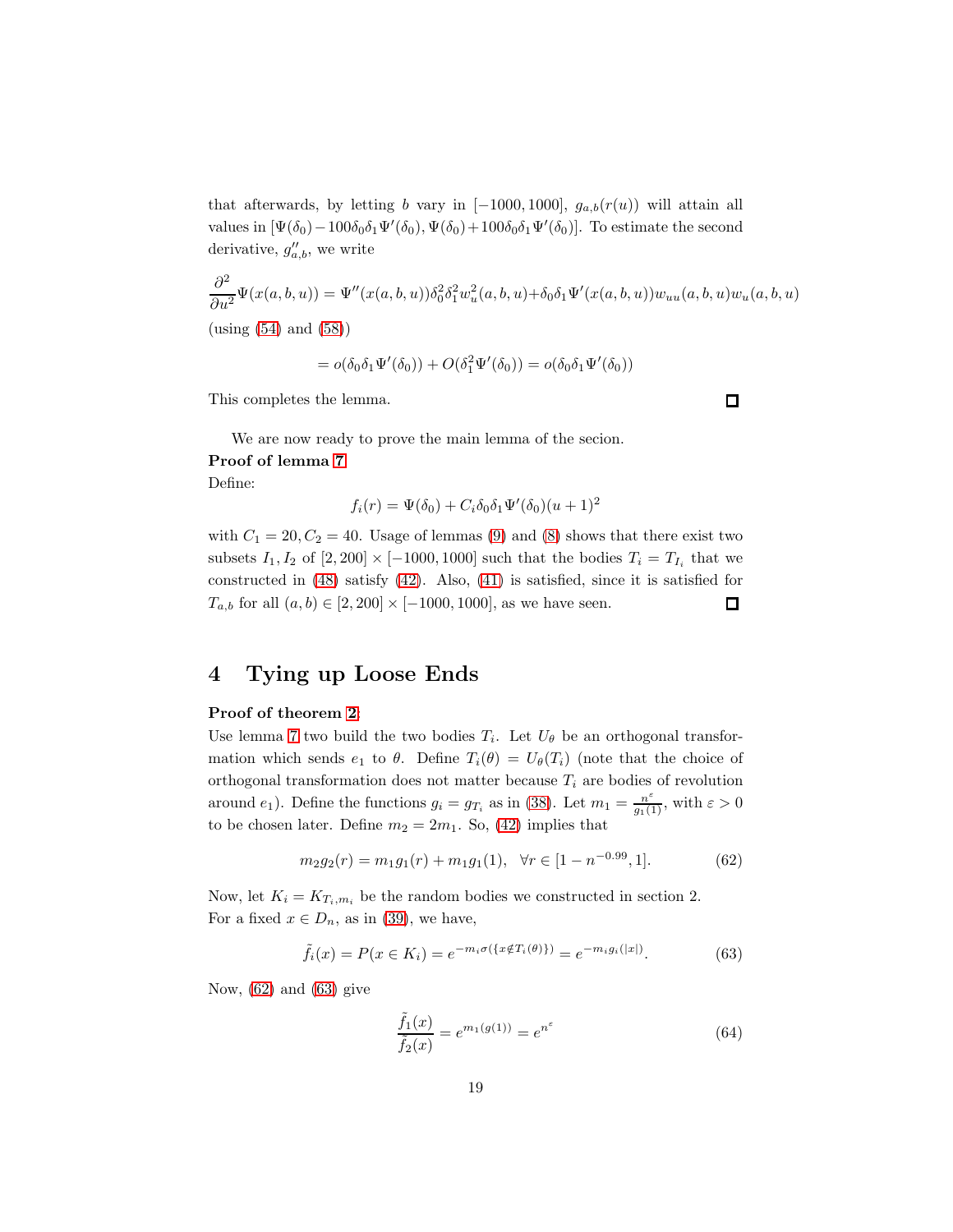for all x with  $|x| \in [1 - n^{-0.99}, 1]$ . Let us choose  $\varepsilon$  to be small enough so that

$$
m_2 g_2(1) < n^{\varepsilon_0}
$$

where  $\varepsilon_0$  is the constant from [\(9\)](#page-7-2). Clearly, that ensures that (9) holds for both random bodies  $K_i$ . Now,  $\varepsilon$  can be made further smaller, so that concentration properties of the Euclidean ball will give us,

<span id="page-19-0"></span>
$$
\int_{D_n} \tilde{f}_i = (1 + \mathbf{SE}(n)) \int_{D_n \setminus (1 - n^{-0.99}) D_n} \tilde{f}_i
$$
\n(65)

for  $i = 1, 2$ . Clearly, the above can still be satisfied for some universal constant  $\varepsilon > 0$  as long as n is large enough. Next, [\(64\)](#page-18-2) and [\(65\)](#page-19-0) imply that

$$
\frac{\int_{D_n} \tilde{f}_1}{\int_{D_n} \tilde{f}_2} = (1 + \mathbf{SE}(n))e^{n^{\varepsilon}}
$$

and so (again, taking  $\varepsilon$  to be small enough) one gets

$$
\int_{D_n} \left| \frac{\tilde{f}_1}{\int_{D_n} \tilde{f}_1} - \frac{\tilde{f}_2}{\int_{D_n} \tilde{f}_2} \right| dx = \int_{(1-n^{-0.99})D_n} \left| \frac{\tilde{f}_1}{\int_{D_n} \tilde{f}_1} - \frac{\tilde{f}_2}{\int_{D_n} \tilde{f}_2} \right| dx + \mathbf{SE}(n) = \mathbf{SE}(n).
$$

Now use Lemma [6](#page-12-1) to get that

<span id="page-19-1"></span>
$$
d_{TV}(P_1, P_2) = \mathbf{SE}(n) \tag{66}
$$

Denote  $R = \frac{1}{2}e^{n^{\varepsilon}}$ . Then,

$$
\mathbb{E}(Vol(K_1)) = (1 + \mathbf{SE}(n))2R\mathbb{E}(Vol(K_2)).
$$

Suppose by negation that there exists a classification function  $F : \omega \to \mathbb{R}$  that determines the volume of a body K up to a constant  $e^{n^{\epsilon_2}}$  with probability 0.52. Denote  $L = \left[\frac{\mathbb{E}(Vol(K_1))}{R}, R\mathbb{E}(Vol(K_1))\right]$ . Note that using [\(10\)](#page-7-4), the "correctness" of the function implies that

$$
P_1(F(p) \in L) \ge 0.51
$$

Denote  $A \subset \Omega$  as  $A = \{p \in \Omega; F(p) \in L\}$ . Then  $P_1(A) > 0.51$ , and [\(66\)](#page-19-1) implies that also  $P_2(A) > 0.51$ . But this means that

$$
P_2(F(p) \in L) > 0.5
$$

But clearly, again, [\(10\)](#page-7-4) implies that with probability  $= 1 + SE(n)$ , the volume of  $K_2$  is not in L. This contradicts the existence of such a function  $F$ .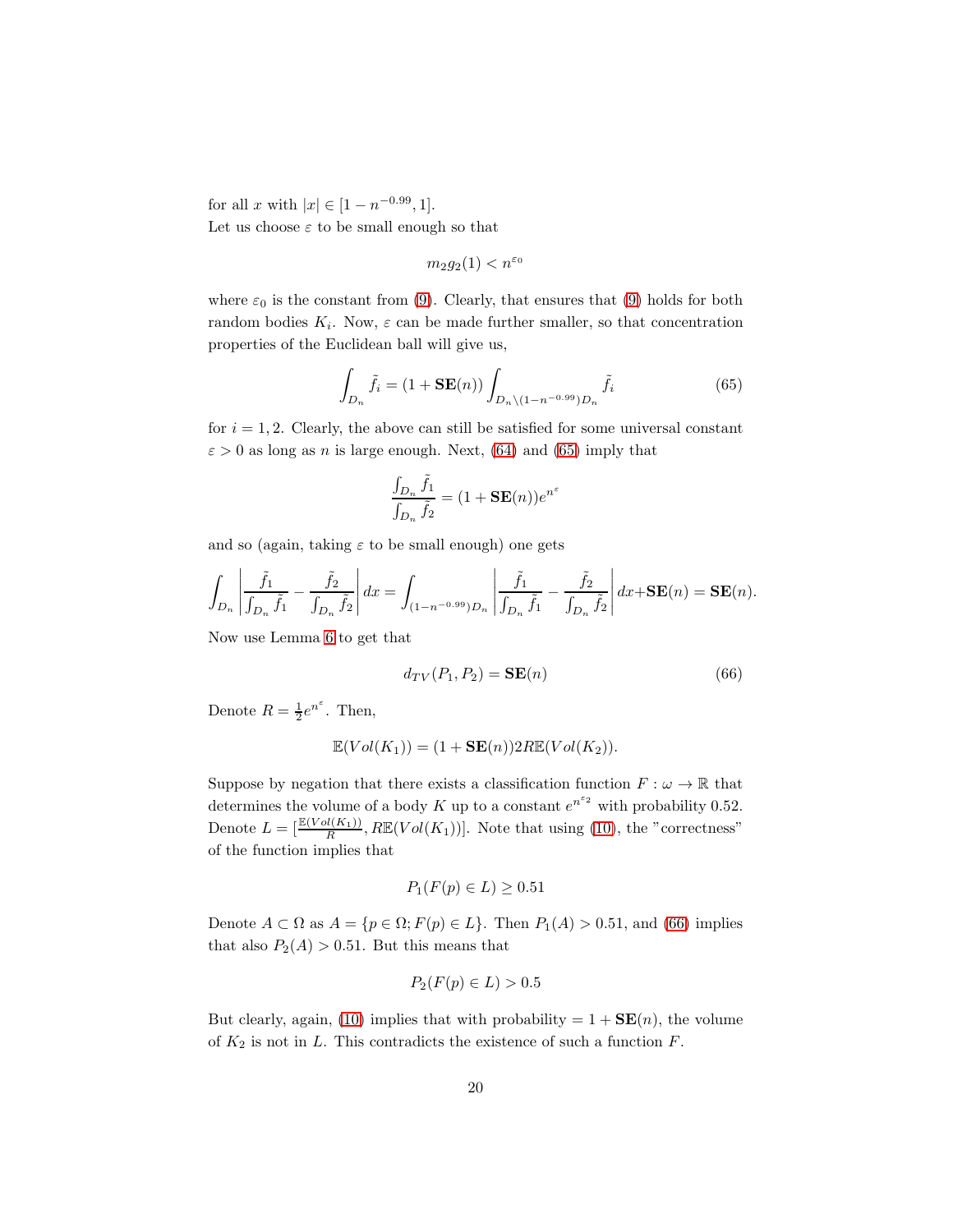We still have to generalize the above in two aspects: for an even smaller probability of estimating the volume, and the possibility that the algorithm is nondeterministic. Upon inspection of the proof above, we notice that it can be easily extended in the following way: instead of taking just two families of random bodies,  $K_1$  and  $K_2$ , one may take d different families,  $d > 2$ , which are all indistinguishable by the algorithm, and have different volumes. The proof can be stretched as far as  $d = e^{n^{\frac{\epsilon}{2}}}$ . To deal with non-determinsitic algorithms, we will use Yao's lemma (See [\[RV\]](#page-21-3), Lemma 11). Let us generate an index i uniformly distributed in  $\{1, ..., d\}$ , then a body K from the family  $K_i$ , and then a sequence of uniformly distributed random points on  $K$ . Following the lines of the above proof, we see that every deterministic algorithm, given this sequence, will be incorrect in estimating the volume of  $K$  with probability (at least) =  $1 - \frac{1}{d} + SE(n)$ . It follows from Yao's lemma that every non-deterministic algorithm will be incorrect with the same probability for at least one of the families  $K_i$ . This finishes the theorem.  $\Box$ 

## References

- <span id="page-20-0"></span>[B] B.Bollobás Volume Estimates and Rapid Mixing Flavors of Geometry, MSRI Publications, Vol 31 (1997).
- <span id="page-20-1"></span>[BF] I. Bárány and Z. Füredi. Computing the volume is difficult. Discrete  $\&$ Computational Geometry 2 (1987) 319-326
- <span id="page-20-2"></span>[DFK] M. E. Dyer, A. M. Frieze, and R. Kannan. A random polynomial time algorithm for approximating the volume of convex bodies. J. ACM, 38,1 (1991) 1-17
- <span id="page-20-3"></span>[GR] N. Goyal, L.Rademacher. Learning convex bodies is hard (Submitted manuscript, 2008).
- <span id="page-20-4"></span>[K] B. Klartag. Power-law estimates for the central limit theorem for convex sets. J. Funct. Anal., 245, (2007), 284–310.
- <span id="page-20-5"></span>[KOS] A.R. Klivans, R. O'Donnell, R. A. Servedio Learning Geometric Concepts via Gaussian Surface Area Proc. of the 49th IEEE Symposium on Foundations of Computer Science (2008)